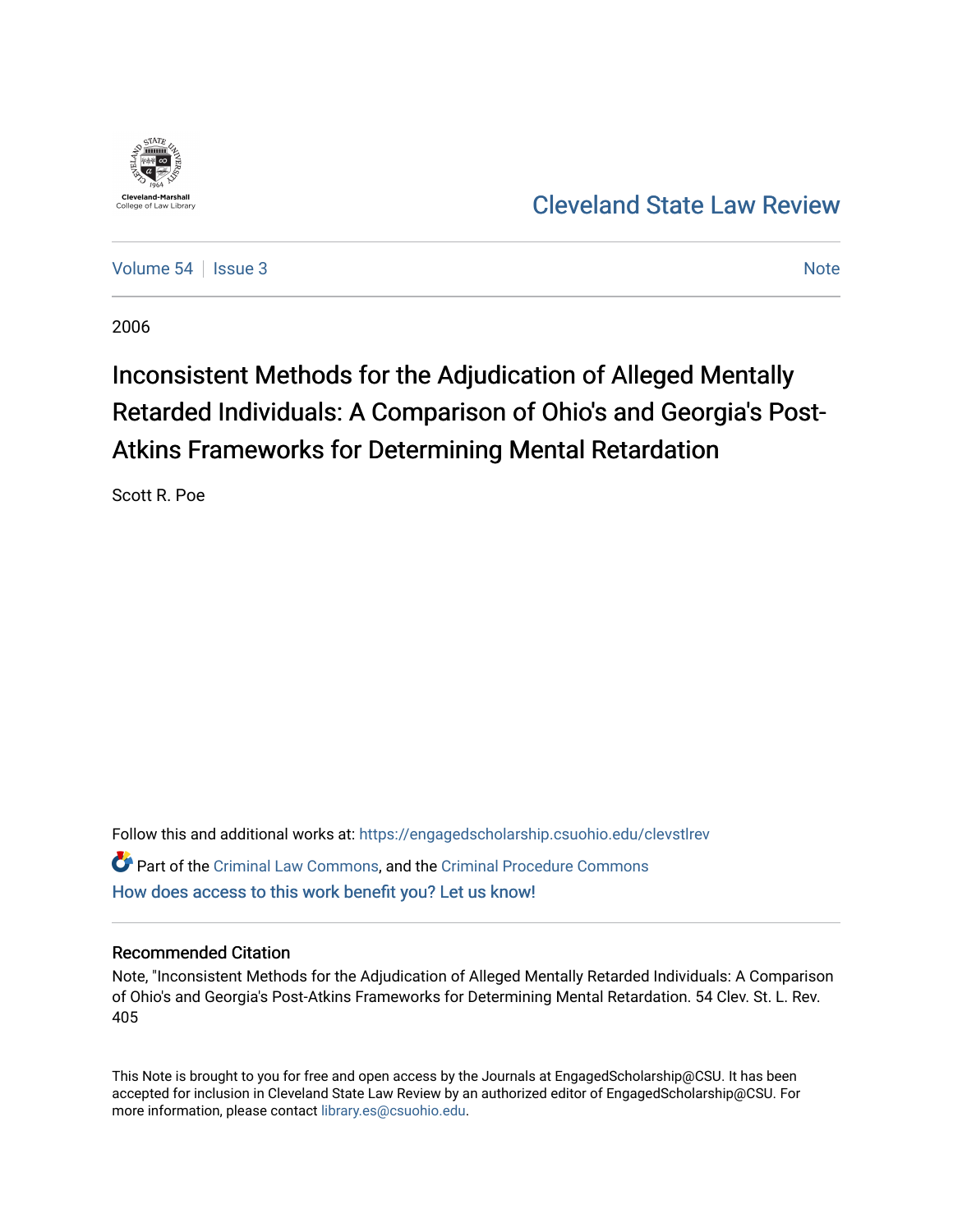## **NOTES**

## INCONSISTENT METHODS FOR THE ADJUDICATION OF ALLEGED MENTALLY RETARDED INDIVIDUALS: A COMPARISON OF OHIO'S AND GEORGIA'S POST-*ATKINS* FRAMEWORKS FOR DETERMINING MENTAL RETARDATION

| Н.       |                                                   |  |
|----------|---------------------------------------------------|--|
| Ш.       | OHIO'S PROCEDURE FOR DETERMINING MENTAL           |  |
|          |                                                   |  |
| $IV_{-}$ | <b>GEORGIA'S PROCEDURE FOR DETERMINING MENTAL</b> |  |
|          |                                                   |  |
| V.       | THE DEFINITIONS OF MENTAL RETARDATION  413        |  |
| VL.      | <b>MENTAL RETARDATION SHOULD BE PROVED BY A</b>   |  |
|          |                                                   |  |
| VII.     | ALLOWING THE JURY TO DETERMINE MENTAL             |  |
|          | RETARDATION CREATES A RISK OF BIAS  424           |  |
| VIII.    | THE DIFFERENCES IN PROCEDURE LEAD TO AN           |  |
|          |                                                   |  |
| $IX_{-}$ | RECOMMENDED PROTECTIONS FOR THE MENTALLY          |  |
|          |                                                   |  |
|          |                                                   |  |

#### I. INTRODUCTION

Jerome Holloway is a mentally retarded man in Georgia accused of robbery and murder.<sup>1</sup> With an I.Q. of forty-nine, Holloway's mental age is that of a seven year old.2 Holloway cannot tell time, does not know what country he lives in, and cannot recite the alphabet.<sup>3</sup> Holloway's attorney described him as a man who is "poor and illiterate and totally without the mental facilities to understand the fate which awaited him."4 Nonetheless, Holloway confessed to the crimes, although he could not even read his statement.<sup>5</sup> Holloway was sentenced to death.<sup>6</sup> On appeal,

j

 $3$  *Id.* 

5 Human Rights Watch, *supra* note 1.

<sup>6</sup> *Id*.

<sup>&</sup>lt;sup>1</sup> Human Rights Watch, *Beyond Reason: The Death Penalty and Offenders with Mental Retardation*, 13 HUM. RTS. WATCH 1(G) (2001), *available at* http://www.hrw.org/reports/ 2001/ustat.

 $^{2}$  *Id*.

<sup>&</sup>lt;sup>4</sup> Joe Parham, *Condemned Man Called 'Most Retarded Man on Death Row*,' UNITED PRESS INT'L, Oct. 12, 1987, Monday, PM Cycle, Domestic News.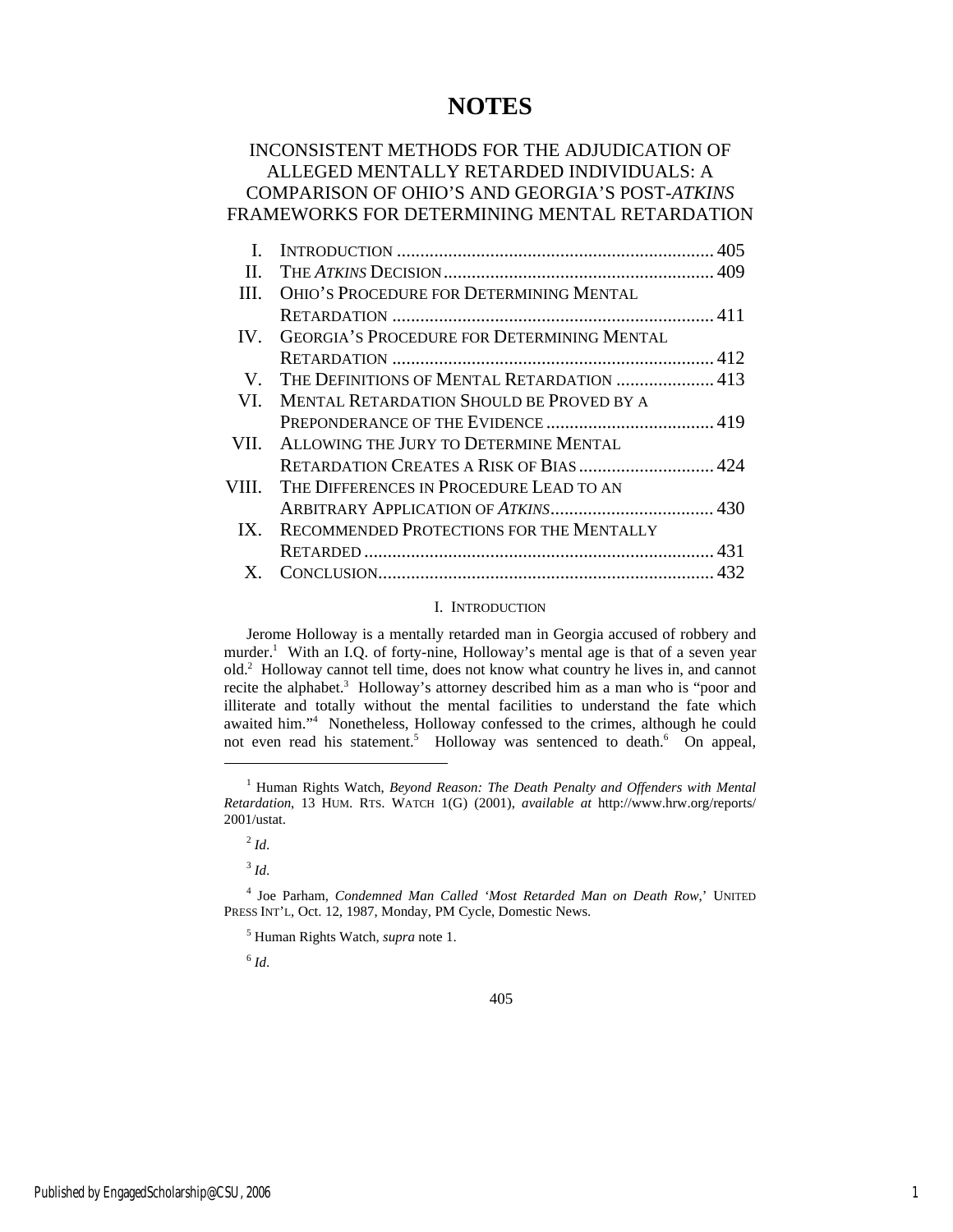Holloway's lawyers demonstrated Holloway's lack of comprehension by asking whether he assassinated Presidents Lincoln, Kennedy, and Reagan.<sup>7</sup> Holloway replied that he assassinated all three.<sup>8</sup> Holloway was described as "the most retarded man on death row anywhere in the nation."<sup>9</sup> Just hours before his scheduled execution, the Georgia Supreme Court overturned Holloway's sentence due to his lack of mental capacity.<sup>10</sup>

Earl Washington is a mentally retarded man from Virginia with an I.Q. between fifty-seven and sixty-nine.<sup>11</sup> Washington, who has a mental age of ten, "knows" 'some,' but not all, of the letters of the alphabet."<sup>12</sup> In 1983, Washington was arrested for a minor assault.<sup>13</sup> During his interrogation, Washington confessed to various other crimes, including a 1982 rape and murder.<sup>14</sup> Despite concluding that most of Washington's confessions were false, the State prosecuted Washington and sentenced him to death.<sup>15</sup> Great weight was given to Washington's confessions.<sup>16</sup> Washington was later exonerated by DNA tests and pardoned in 2000.<sup>17</sup>

In 2002, the United States Supreme Court in *Atkins v. Virginia* held unconstitutional the execution of mentally retarded individuals.<sup>18</sup> The Court did not, however, set forth a definition of mental retardation or a procedural standard by which mental retardation would be decided.<sup>19</sup> The result is a plethora of procedures and definitions that differ from state to state.<sup>20</sup> Ohio and Georgia are two states with vastly different procedures for determining mental retardation. These different procedures may lead to an arbitrary application of *Atkins*, which "arguably violates" *Furman v. Georgia*. 21

<sup>7</sup> *Id*.

j

<sup>8</sup> *Id*.

9 Parham, *supra* note 4.

10 Human Rights Watch, *supra* note 1.

 $11 H$ 

 $12 \, H$ 

<sup>13</sup> *Id*.

<sup>14</sup> *Id; see also* Washington v. Commonwealth, 323 S.E.2d 577 (Va. 1984).

15 Human Rights Watch, *supra* note 1.

<sup>16</sup> *Id.*

<sup>17</sup> *Id*.

18 Atkins v. Virginia, 536 U.S. 304 (2002).

<sup>19</sup> *Id.* at 317. The Court's decision to leave to the states the task of developing a procedural standard has recently been reaffirmed. *See* Schriro v. Smith, No. 04-1475, 2005 U.S. LEXIS 7652 (Oct. 17, 2005).

<sup>20</sup> *See, e.g.,* State v. Lott, 779 N.E.2d 1011 (Ohio 2002) (setting forth procedural framework in Ohio for determining mental retardation); GA. CODE ANN. § 17-7-131 (2005) (setting forth procedural framework in Georgia for determining mental retardation).

21 Furman v. Georgia, 408 U.S. 238 (1972); *see* Gregg v. Georgia, 428 U.S. 153, 188 (1976) ("Because of the uniqueness of the death penalty, *Furman* held that it could not be imposed under sentencing procedures that created a substantial risk that it would be inflicted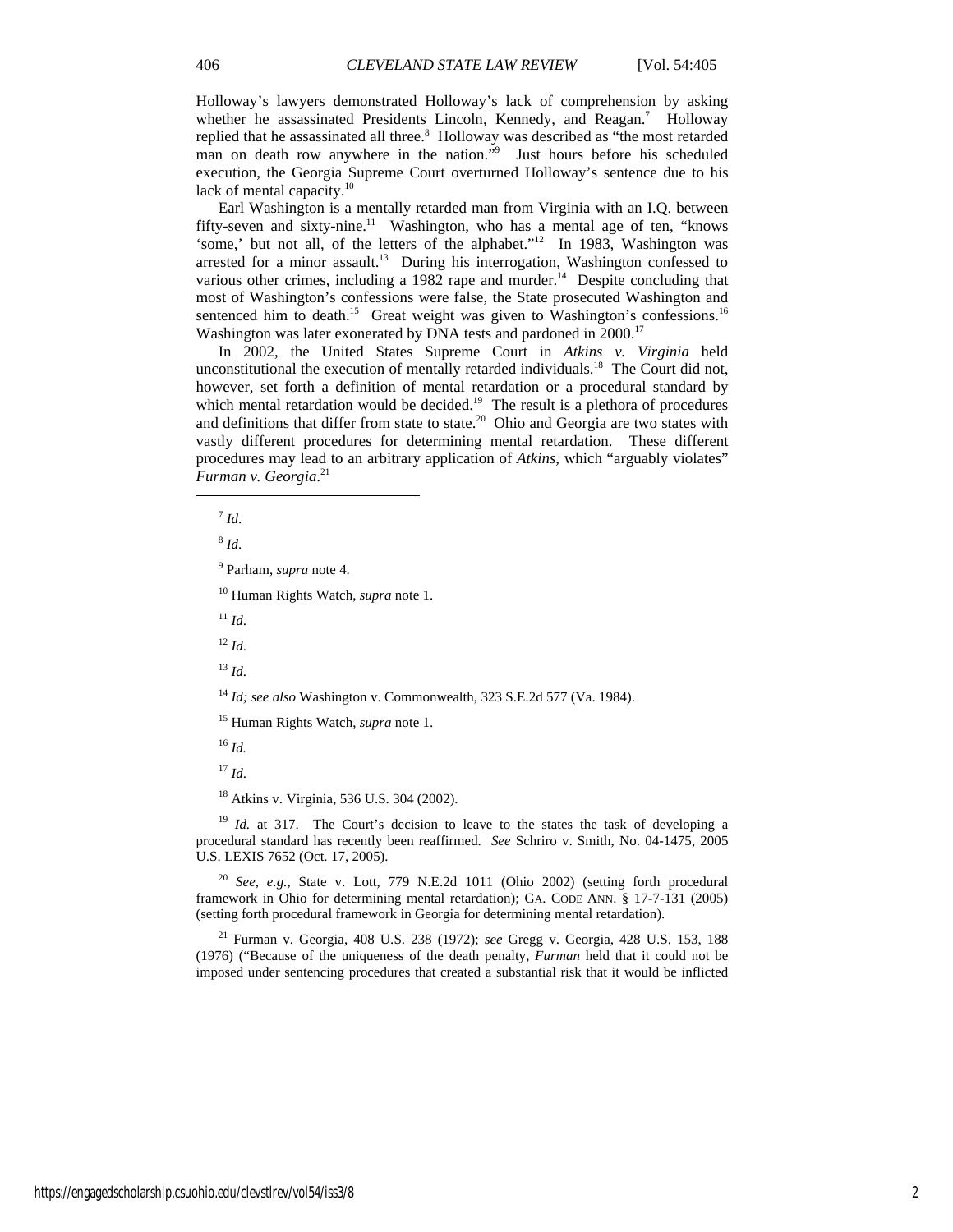First, Ohio and Georgia have adopted different burdens of proof for establishing mental retardation.<sup>22</sup> Like Ohio, the majority of states require that mental retardation be established by a preponderance of the evidence.<sup>23</sup> By contrast, Georgia is the only state that requires defendants to prove mental retardation beyond a reasonable doubt.24 Georgia's higher standard of proof causes several problems. For example, Georgia's burden of proving mental retardation is inconsistent with its burden of proving affirmative defenses.<sup>25</sup> Also, the mentally retarded defendant's reduced mental capacity justifies a lower standard of proof.<sup>26</sup> Further, an individual alleging

application of *Atkins.*  Second, while Ohio requires the judge to make the mental retardation determination,<sup>28</sup> Georgia requires the jury to decide the issue.<sup>29</sup> If a jury is biased toward a mentally retarded defendant it does not understand, then allowing that jury to make the retardation determination is inappropriate.<sup>30</sup> It is more appropriate to require the judge, who has more experience making impartial decisions, to determine mental retardation.<sup>31</sup> Ohio and Georgia have each adopted a definition of mental

mental retardation may have better success prevailing in Ohio on his or her claim than in Georgia.<sup>27</sup> Such a result is unacceptable because it may result in an arbitrary

<sup>22</sup> *Compare Lott*, 779 N.E.2d at 1015 (requiring capital defendants prove mental retardation by a "preponderance of the evidence"), *with* GA. CODE ANN. § 17-7-131(c)(3) (2005) (requiring capital defendants prove mental retardation "beyond a reasonable doubt").

23 Orpen, *supra* note 21, at 96.

<sup>24</sup> *Id.* at 96-97.

l

<sup>25</sup> *See* Amanda Raines, Note, *Prohibiting the Execution of the Mentally Retarded,* 53 CASE W. RES. L. REV. 171, 198 (2002) (arguing the role of mental retardation will "change from being a mitigating factor to being akin to an affirmative defense").

26 Jonathan L. Bing, *Protecting the Mentally Retarded from Capital Punishment: State Efforts Since* Penry *and Recommendations for the Future*, 22 N.Y.U. REV. L. & SOC. CHANGE 59, 135 (1996).

<sup>27</sup> *See* Orpen, *supra* note 21, at 95 (arguing the lack of definite procedural standard for use in determining mental retardation for *Atkins* purposes leads to an "arbitrary and inconsistent application of *Atkins*").

28 State v. Lott, 779 N.E.2d 1011, 1015 (Ohio 2002)

<sup>29</sup> GA. CODE ANN. § 17-7-131(c)(3) (2005).

<sup>30</sup> *See, e.g.*, Bing, *supra* note 26, at 86 ("Juries may actually interpret mental retardation as an aggravating, rather than a mitigating, factor in the decision of whether to impose capital punishment."); Rebecca Dick-Hurwitz, Penry v. Lynaugh: *The Supreme Court Deals a Fatal Blow to Mentally Retarded Capital Defendants*, 51 U. PITT. L. REV. 699, 723 (1990) (arguing that a jury may see mental retardation as something that may make the defendant more dangerous).

31 As discussed below, judges are trained to be impartial. *See infra* notes 200-05 and accompanying text.

in an arbitrary and capricious manner."); *see also* Cynthia Orpen, *Following in the Footsteps of Ford: Mental Retardation and Capital Punishment Post-*Aktins, 65 U. PITT. L. REV. 83, 88 (2003) (arguing that the failure of the Supreme Court to set a uniform state standard for determining insanity and mental retardation leads to an arbitrary application of capital sentences, which "arguably violates *Furman*").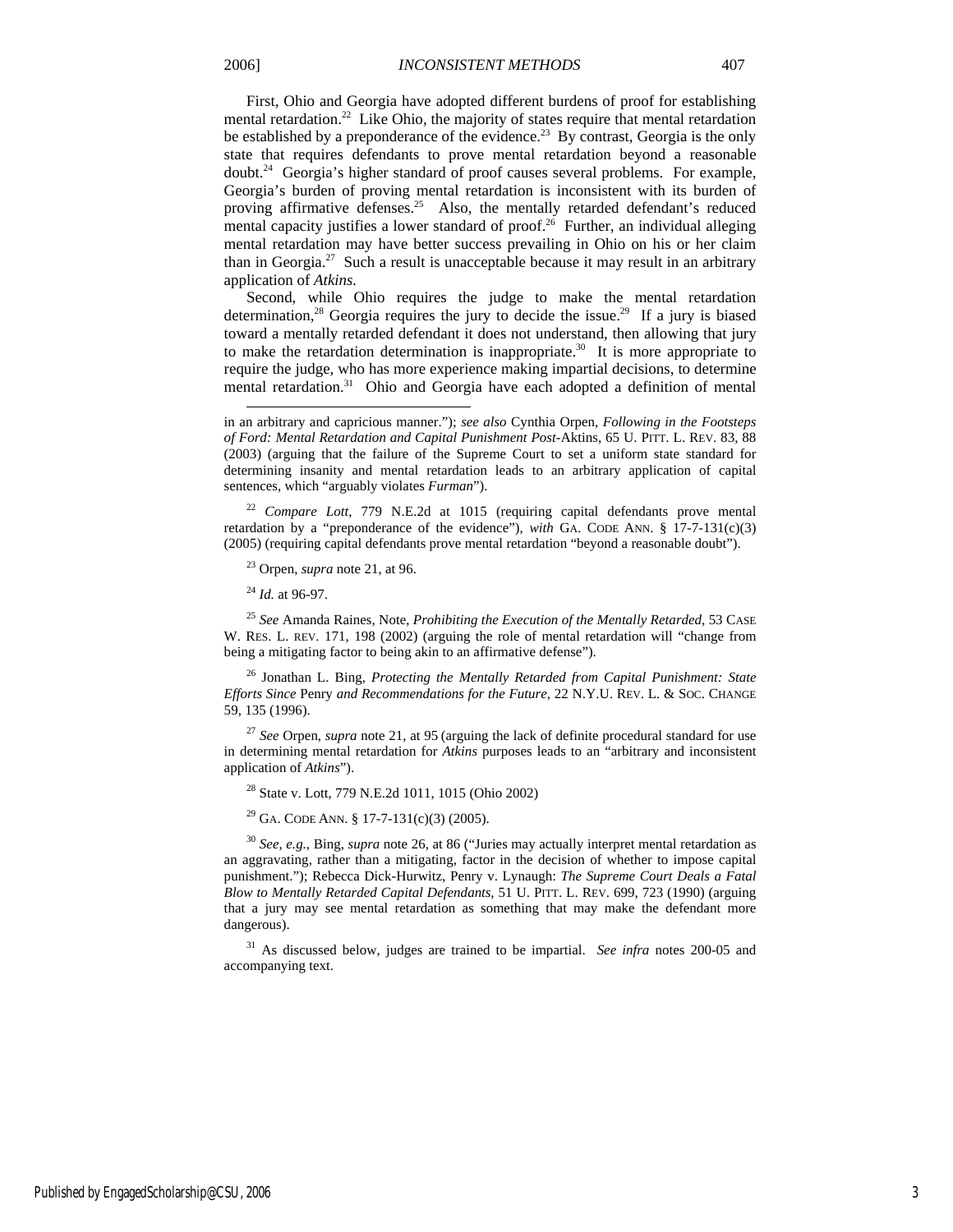retardation similar to those adopted by the American Psychiatric Association and the American Association on Mental Retardation.<sup>32</sup> These definitions can help serve as a guide for a national legal definition of mental retardation.

This Note compares Ohio's and Georgia's post-*Atkins* frameworks for determining mental retardation. Ohio's framework offers a fairer application of *Atkins* and should serve as a guide for a national legal standard for use by state trial courts to determine mental retardation. Specifically, Ohio's use of preponderance of the evidence is a more appropriate standard of proof for determining mental retardation because it better reaches the overall goal in *Atkins*. 33 Allowing the judge to make the mental retardation determination protects the alleged mentally retarded defendant from potential jury bias.<sup>34</sup> Because Ohio's and Georgia's definitions of mental retardation are substantially similar and mirror medical definitions of mental retardation, either definition can be adopted as the national standard.<sup>35</sup> The procedures adopted by Ohio, however, weigh heavily in favor of their incorporation into a national standard. Finally, although Ohio provides a better procedural framework, the nature of mental retardation requires implementation of training programs to protect mentally retarded persons accused of crimes.<sup>36</sup>

Part II of this Note discusses the United States Supreme Court's decision in *Atkins v. Virginia*. Part III discusses Ohio's framework for determining mental retardation. Part IV discusses Georgia's framework for determining mental retardation. Part V discusses Ohio's and Georgia's definitions of mental retardation, and compares these definitions to each other and to definitions propounded by medical organizations. Part VI compares Georgia's "beyond a reasonable doubt" standard of proof with Ohio's "preponderance of the evidence" standard and concludes: Ohio's "preponderance" standard is more appropriate for determining mental retardation because it will best follow the purpose of *Atkins*. Part VII evaluates the potential for jury bias when the jury determines mental retardation. Ohio's requirement that the judge determine whether the defendant is mentally retarded for *Atkins* purposes ensures the defendant receives the protections *Atkins*  intended to guarantee. Part VIII explains how the different procedures adopted by Ohio and Georgia may lead to an arbitrary application of *Atkins*, and therefore recommends a uniform procedure be adopted to serve as a guide for all states implementing the death penalty. Finally, part IX of this paper provides some recommendations for training procedures in Ohio and Georgia to ensure alleged mentally retarded capital defendants receive *Atkins* protections from the day they are

1

<sup>32</sup> *See infra* notes 92-110 and accompanying text; *see also Lott*, 779 N.E.2d at 1014 (defining mental retardation for *Atkins* purposes); GA. CODE ANN. § 17-7-131(j) (2005) (same); AMERICAN ASS'N ON MENTAL RETARDATION, MENTAL RETARDATION: DEFINITION, CLASSIFICATION, AND SYSTEMS OF SUPPORT 5 (9th ed. 1992) [hereinafter AAMR]; AMERICAN PSYCHIATRIC ASS'N, DIAGNOSTIC AND STATISTICAL MANUAL OF MENTAL DISORDERS 41 (4th rev. ed. 2000) [hereinafter DSM-IV-TR].

<sup>33</sup> *See infra* notes 141-92 and accompanying text.

<sup>34</sup> *See infra* notes 193-239 and accompanying text.

<sup>&</sup>lt;sup>35</sup> See infra notes 91-140 and accompanying text.

<sup>36</sup> *See infra* notes 240-46 and accompanying text.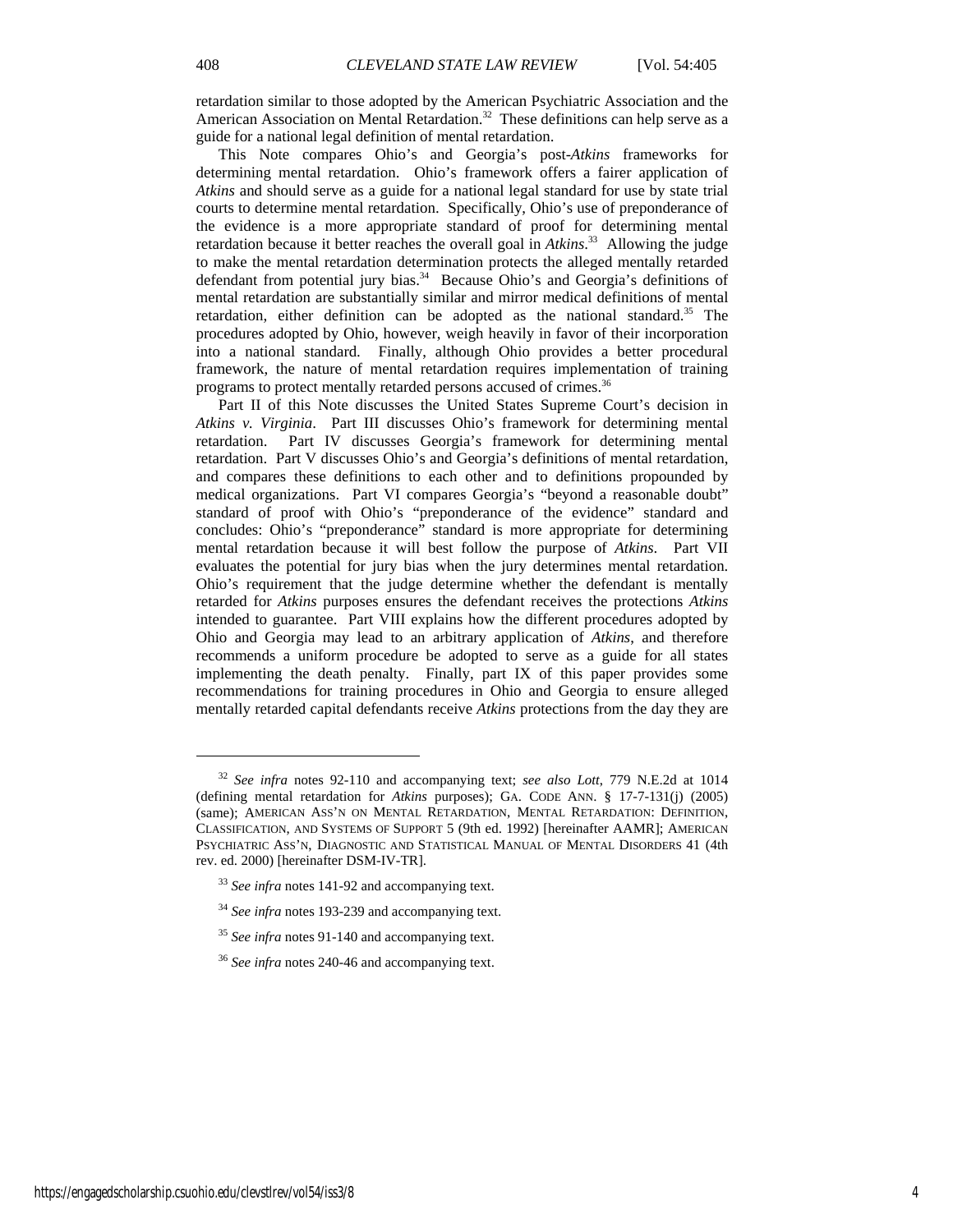implicated in a crime and are protected against procedural bias resulting from their handicap.

#### II. THE *ATKINS* DECISION

In *Atkins*, a Virginia state court convicted defendant Daryl Atkins of abduction, capital murder, and armed robbery.<sup>37</sup> He was sentenced to death.<sup>38</sup> Atkins, along with William Jones, abducted, robbed, and killed Eric Nesbitt.<sup>39</sup> At trial, Jones and Atkins each testified the other shot and killed Nesbitt.<sup>40</sup> Jones's testimony was "both more coherent and credible than Atkins'[sic]" and was "obviously credited by the jury and was sufficient to establish Atkins'[sic] guilt."41 As a result, the State was able to prove two aggravating circumstances against Atkins: Future dangerousness and "vileness of the offense."42

At the penalty phase of his trial, Atkins introduced mitigating evidence from a forensic psychologist who testified that Atkins was "mildly mentally retarded."43 The psychologist based his conclusion on interviews with people acquainted with Atkins, a standard intelligence test that indicated he had an I.Q. of fifty-nine, and a review of his court and school records.<sup>44</sup> The State sought to overcome Atkins' mitigating evidence by presenting testimony from a witness who opined Atkins was of "average intelligence, at least."45 The State prevailed at its sentencing recommendation and the Virginia jury sentenced him to death.<sup>46</sup>

Atkins appealed his sentence to the Virginia Supreme Court, arguing that he was mentally retarded and, accordingly, could not be sentenced to death. $47$  The court rejected Atkins's claim and upheld the death sentence, refusing to reduce the sentence based on his I.Q. score alone, relying principally on the United States Supreme Court's holding in *Penry v. Lynaugh*. 48 The *Penry* Court held the Eighth Amendment does not preclude the execution of individuals solely on the basis of mental retardation.49 The United States Supreme Court granted certiorari in *Atkins* to

j

<sup>41</sup> *Id.* Jones did not receive the death penalty because of a deal struck with the prosecution that permitted him to plead guilty to first-degree murder in exchange for testimony against Atkins. *Id.* at 307 n.1.

<sup>42</sup> *Id.* at 308.

<sup>43</sup> *Id.* 

<sup>44</sup> *Id.* at 308-09.

<sup>45</sup> *Id.* at 309.

<sup>46</sup> *Id.* 

<sup>47</sup> *Id.* at 310.

<sup>48</sup> *Id.*; Penry v. Lynaugh, 492 U.S. 302 (1989).

<sup>49</sup> *Penry*, 492 U.S. at 340.

<sup>37</sup> Atkins v. Virginia, 536 U.S. 304, 307 (2002).

<sup>38</sup> *Id.* 

<sup>39</sup> *Id.* 

<sup>40</sup> *Id.*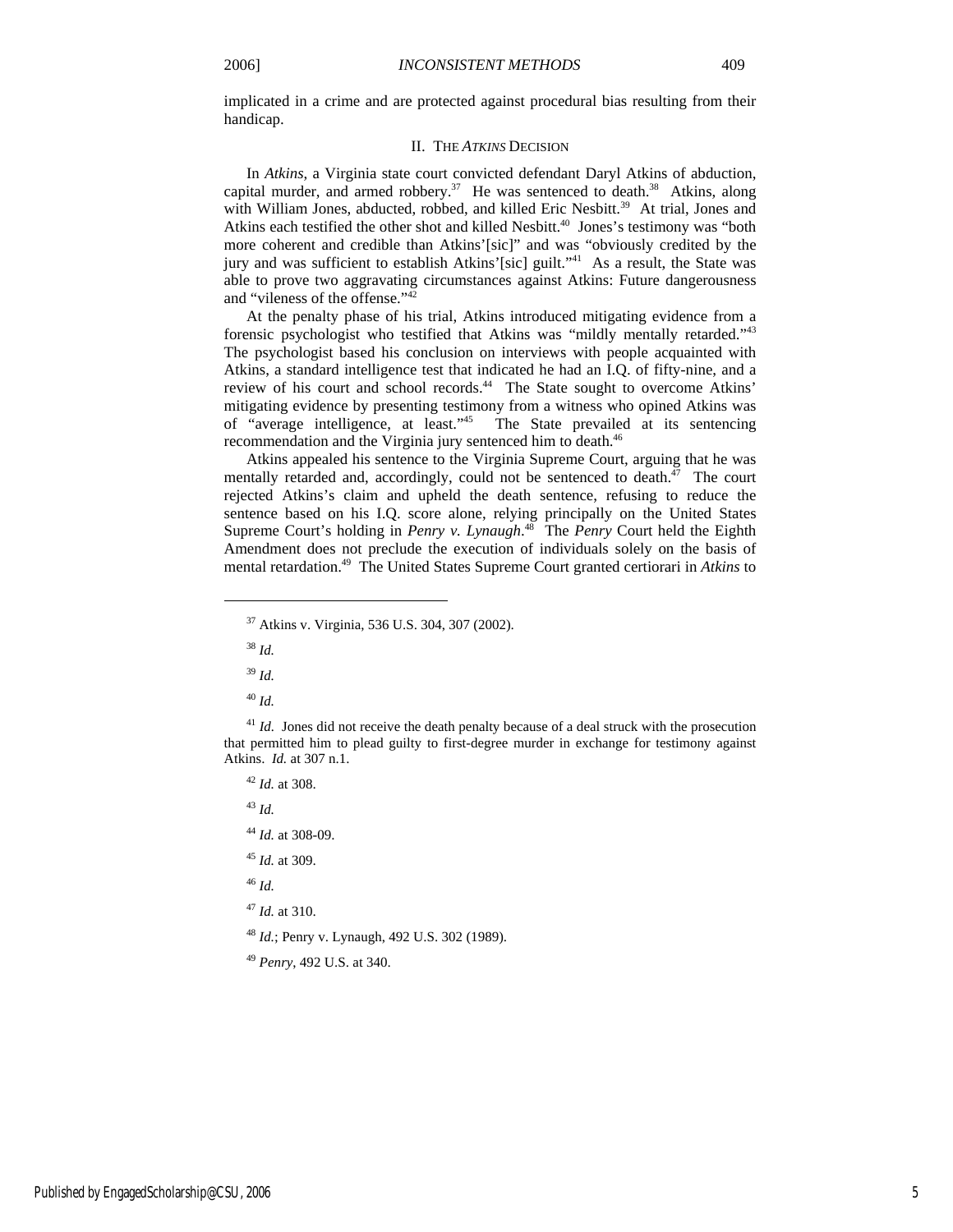revisit the issue of whether the execution of mentally retarded individuals violates the Eighth Amendment.<sup>50</sup>

Following the Court's decision in *Penry*, state legislatures began to prohibit the execution of the mentally retarded.<sup>51</sup> This growing "national consensus"<sup>52</sup> against executing mentally retarded individuals "provides powerful evidence [to the Court] that today our society views mentally retarded offenders as categorically less culpable than the average criminal."53 Also, the execution of the mentally retarded does not further any social purposes served by the death penalty.<sup>54</sup> Specifically, the *Atkins* Court acknowledged the death penalty serves both a retributive and a deterrent purpose.<sup>55</sup> The retributive purpose, however, is not served by executing mentally retarded individuals because "[i]f culpability of the average murderer is insufficient to justify the most extreme sanction available to the State, the lesser culpability of the mentally retarded offender surely does not merit that form of retribution."56 Likewise, the execution of mentally retarded individuals does not deter others from committing aggravated murder because "[e]xempting the mentally retarded from [the death penalty] will not affect the 'cold calculus that precedes the decision' of other potential murderers."57 Thus, the *Atkins* Court concluded that the execution of mentally retarded individuals constitutes excessive punishment in violation of the Eighth Amendment, holding that "the Constitution 'places a substantive restriction on the State's power to take the life' of a mentally retarded offender."58

Although the *Atkins* Court prohibited the execution of the mentally retarded, it did not set forth a procedural standard for determining mental retardation.<sup>59</sup> Instead, the Court left to the states the task of developing appropriate ways to prohibit the execution of the mentally retarded.<sup>60</sup> Similarly, the Court did not develop a definition of mental retardation to guide the states, but instead merely cited several clinical definitions in the footnotes of its opinion. $61$  This action is questionable because, although the *Atkins* Court noted the difficulties in "determining which

<sup>52</sup> *Id.* at 316.

<sup>53</sup> *Id.* 

j

<sup>54</sup> *Id.* at 319.

<sup>55</sup> *Id.* (quoting Gregg v. Georgia, 428 U.S. 153, 183 (1976)).

<sup>56</sup> *Id.* 

<sup>57</sup> *Id.* (quoting *Gregg*, 428 U.S. at 186).

<sup>58</sup> *Id.* at 321 (quoting Ford v. Wainwright, 477 U.S. 399, 405 (1986)).

<sup>59</sup> *Id.* at 317.

<sup>60</sup> *Id.* at 317 (quoting *Ford*, 477 U.S. at 405, 416-17).

<sup>61</sup> *Id.* at 308 n.3.

<sup>50</sup> *Atkins*, 536 U.S. at 310. Excessive punishments under the Eighth Amendment to the United States Constitution are judged by currently prevailing standards. *Id.* at 311 (citing U.S. CONST. amend. VIII).

<sup>51</sup> *Id.* at 314-15.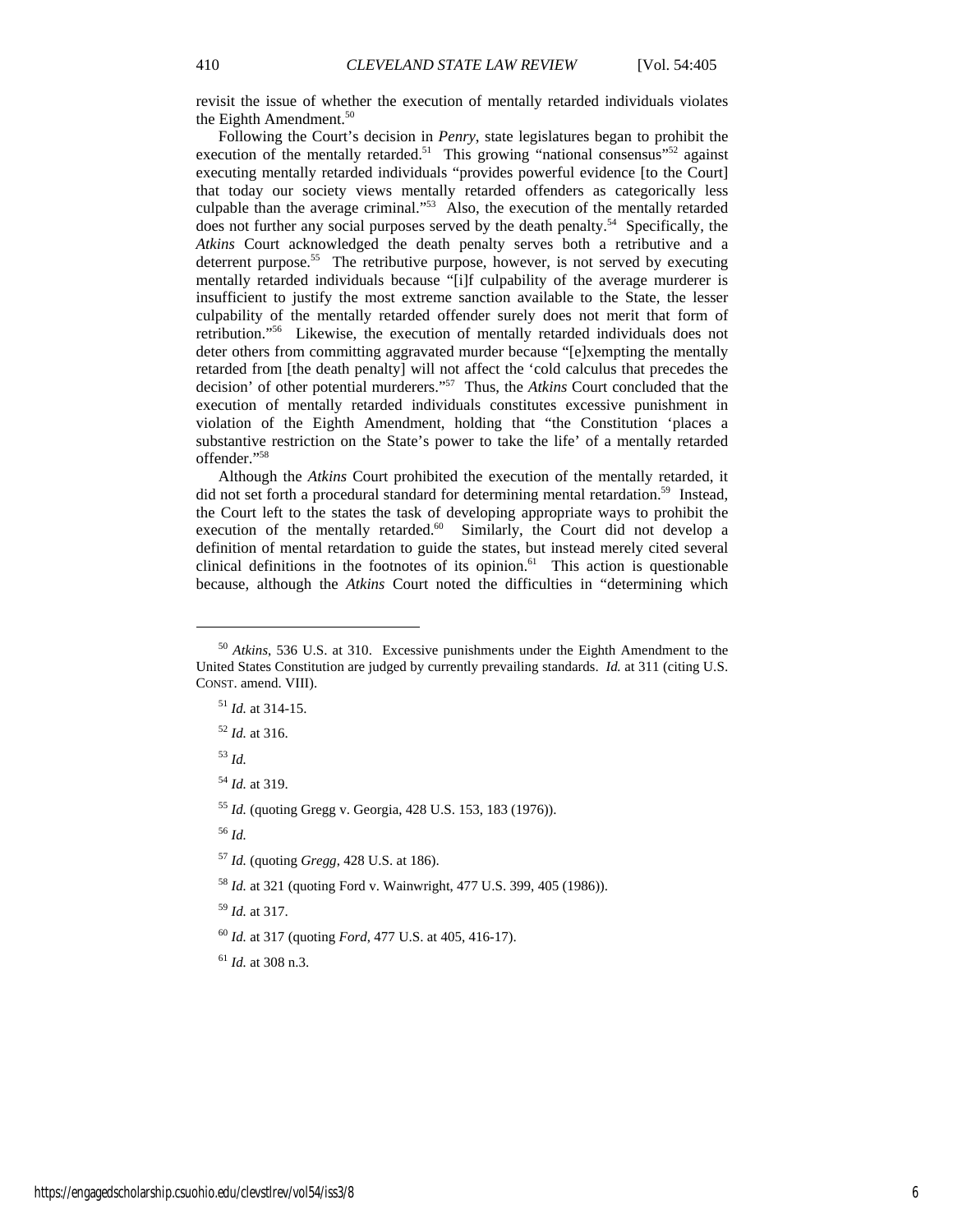offenders are in fact retarded,"62 it declined to set forth any standards to determine mental retardation.<sup>63</sup> "The Court noted that the only major disagreement regarding the execution of mentally retarded persons, developing a method to determine retardation, was to be left to the states."64 This lack of standard created a variety of different procedures in virtually all states that maintain the death penalty.<sup>65</sup> In fact, "[i]n many cases, especially those involving borderline mental retardation, the defendant's fate will depend, in large part, on the state in which his [or her] trial is held."<sup>66</sup> These different procedures risk denying Eighth Amendment protections to the approximately 360 mentally retarded death row inmates in the United States. $67$ Two such states, Ohio and Georgia, have vastly different schemes for determining mental retardation. These two schemes demonstrate the uncertainty left to the states by, and the inconsistency resulting from, the Court's decision in *Atkins*.

#### III. OHIO'S PROCEDURE FOR DETERMINING MENTAL RETARDATION

Ohio did not prohibit the execution of mentally retarded individuals until after *Atkins v. Virginia.*68 In *State v. Lott*, the Ohio Supreme Court promulgated a standard for use by trial courts in determining when a capital defendant is mentally retarded and thus cannot be executed pursuant to *Atkins*. 69 Defendant Gregory Lott was convicted of aggravated murder and was sentenced to death.<sup>70</sup> On appeal to the Ohio Supreme Court, Lott moved to vacate his death sentence, alleging he was mentally retarded.71 After setting forth the standard for hearing *Atkins* claims, the

j

64 Tiffany A. Mann, Note, *The Supreme Court Exempts Another Class from the Death Penalty: Mentally Retarded Offenders –* Atkins v. Virginia, 4 LOY. J. PUB. INT. L. 77, 89 (2003).

<sup>65</sup>*See* Orpen, *supra* note 21, at 96 (citing state statutes that prohibit the execution of the mentally retarded); *see also* ARIZ. REV. STAT. ANN. § 13-703.02(G) (2005); ARK. CODE ANN. § 5-4-618(C) (West 2005); COLO. REV. STAT. ANN. § 18-1.3-1102 (2005); CONN GEN. STAT. ANN. § 53a-46a(h)(2) (West 2004); FLA. STAT. ANN. § 921.137(2) (West 2005); GA. CODE ANN. § 17-7-131(j) (2005); IND. CODE ANN. § 35-36-9-6 (West 2005); KAN. STAT. ANN. § 21- 4623(d) (2005); KY REV. STAT. ANN. § 532.140 (LexisNexis 2004); MD. CODE ANN., CRIM. LAW § 2-202(b)(2)(ii) (LexisNexis 2005); MO. ANN. STAT. § 565.030(4)(1) (West 2005); NEB. REV. STAT. ANN. § 28-105.01(2) (LexisNexis 2005); N.M. STAT. ANN. § 31-20A-2.1(B) (LexisNexis 2005); N.Y. CRIM. PROC. LAW § 400.27(12)(c) (Consol. 2005); S.D. CODIFIED LAWS § 23A-27A-26.3 (2005); TENN. CODE ANN. § 39-13-203(b) (2005); WASH. REV. CODE ANN. § 10.95.030(2) (West 2005); *Lott*, 779 N.E.2d 1011.

66 Orpen, *supra* note 21, at 102.

67 Mann, *supra* note 64, at 93; Orpen, *supra* note 21, at 83-84;

68 State v. Lott, 779 N.E.2d 1011, 1011 (Ohio 2002).

<sup>69</sup> *Id.*

<sup>70</sup> *Id.* at 1013.

 $71$  *Id.* 

<sup>62</sup> *Id.* at 317.

<sup>63</sup> Orpen, *supra* note 21, at 86-87.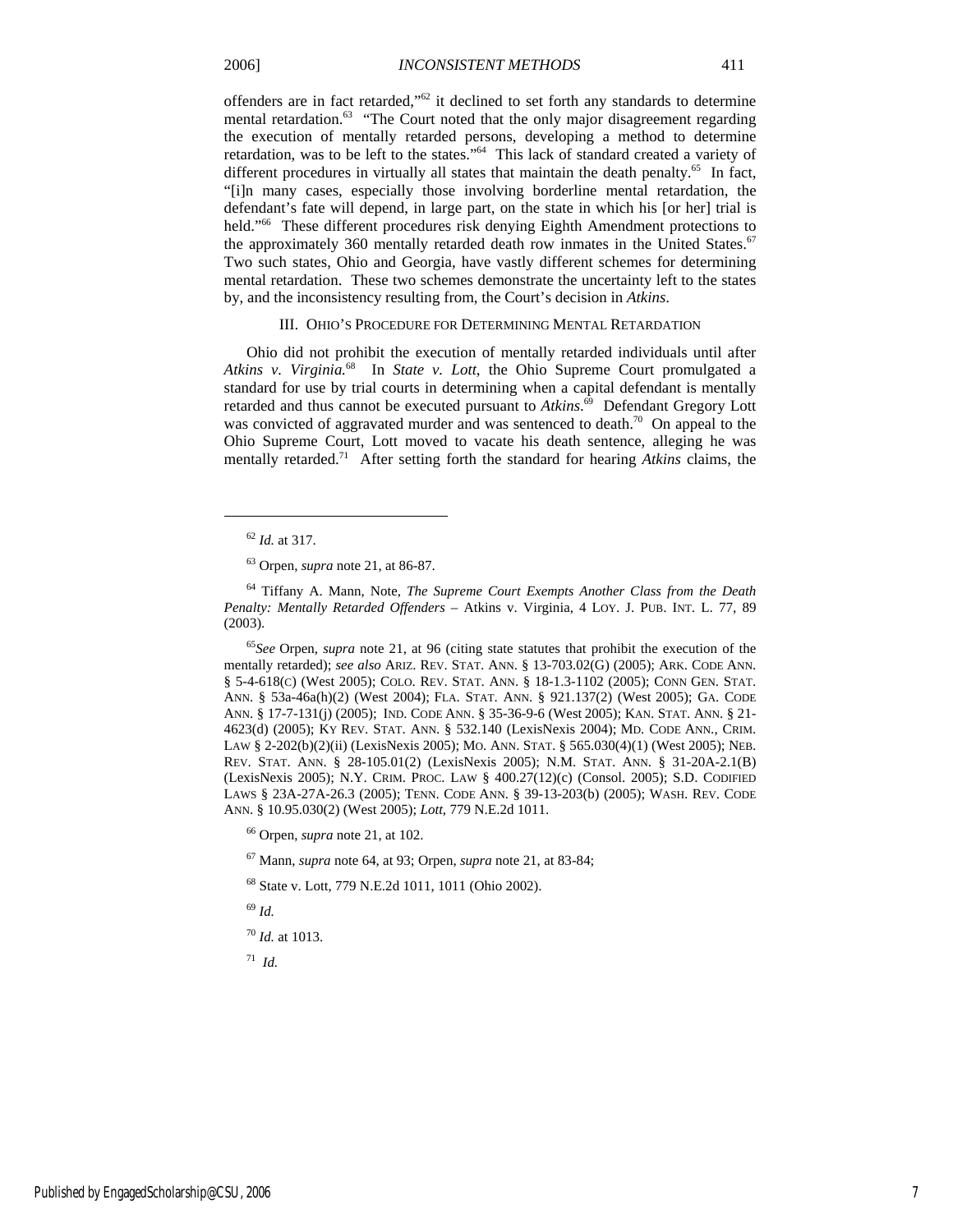court remanded the case to the trial court to determine whether Lott was mentally retarded.72

For *Atkins* purposes, a capital defendant in Ohio is mentally retarded when he or she has: "(1) significantly subaverage intellectual functioning, (2) significant limitations in two or more adaptive skills, such as communication, self-care, and self-direction, and (3) onset [of mental retardation] before the age of 18.<sup>73</sup> There is a rebuttable presumption that a defendant is not mentally retarded if his or her I.Q. is above seventy.74

Ohio's procedure for determining mental retardation requires capital defendants currently awaiting trial to raise mental retardation prior to trial.<sup>75</sup> In Ohio, it is the trial *judge* rather than the jury who reviews the evidence and determines whether the defendant is mentally retarded.<sup>76</sup> The trial judge must determine whether the defendant proved his or her mental retardation by a "preponderance of the evidence."<sup>77</sup> Ohio also permits those defendants already sentenced to death to file within 180 days of the *Lott* opinion a petition for post-conviction relief raising an *Atkins* claim.78

#### IV. GEORGIA'S PROCEDURE FOR DETERMINING MENTAL RETARDATION

Unlike Ohio, Georgia has statutorily prohibited the execution of mentally retarded individuals since 1988.<sup>79</sup> Under the statute, a capital defendant in Georgia is mentally retarded if he or she has "significantly subaverage general intellectual functioning resulting in or associated with impairments in adaptive behavior which manifested during the developmental period."80

Also unlike Ohio, the determination of a Georgia capital defendant's mental retardation is made by the trial *jury* rather than the trial judge.<sup>81</sup> The jury must find the defendant to be mentally retarded "beyond a reasonable doubt."82 The method by which this determination is made is similar to an insanity inquiry: If the jury finds

j

<sup>74</sup> *Id.* at 1014. This presumption has in the past been rebutted. *See infra* note 185 and accompanying text.

<sup>75</sup> *Id.* at 1016.

<sup>76</sup> *Id.* at 1015.

<sup>77</sup> *Id.* at 1015-16.

<sup>78</sup> *Id.* at 1016. This *Atkins* claim will satisfy the timing requirements for a petition for post-conviction relief set forth in OHIO REV. CODE ANN. § 2953.23(A)(1)(b) because "the Supreme Court has recognized a new federal right applying retroactively to convicted defendants facing the death penalty." *Lott, 779 N.E.2d.* at 1015.

79 GA. CODE ANN. § 17-7-131(j) (2005); *see also* Morrison v. State, 583 S.E.2d 873, 878 (Ga. 2003) ("*Atkins* only established a federal constitutional prohibition on executing mentally retarded criminals, while Georgia has had its own such prohibition since 1988.").

 $80 \text{ }$  \$ 17-7-131(a)(3).

 $81$  § 17-7-131(c)(3).

 $82$  *Id.* 

<sup>72</sup> *Id.* at 1016.

<sup>73</sup> *Id.* at 1014.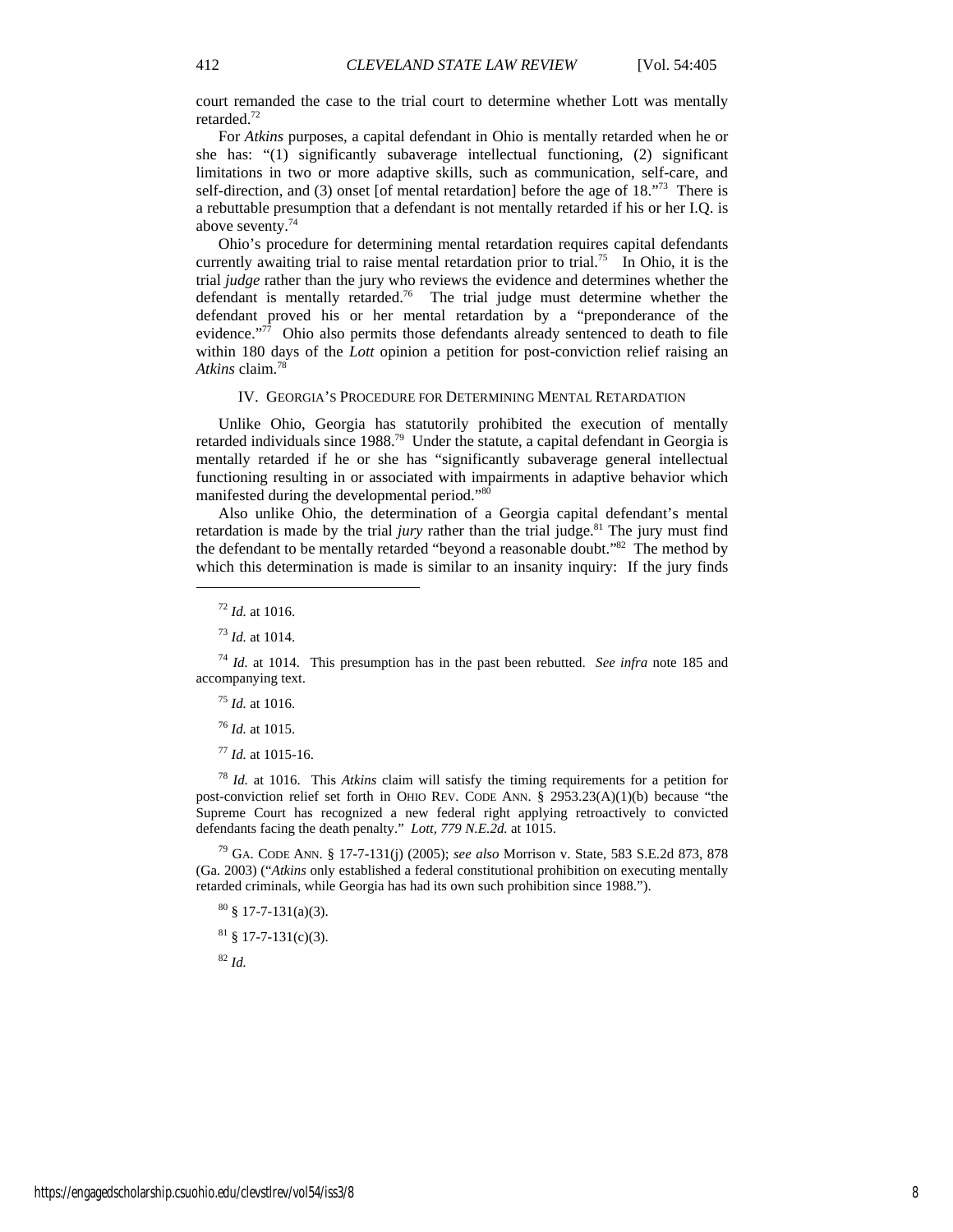the defendant to be guilty of the crime but also finds the defendant to be mentally retarded, then the jury returns a verdict of "guilty but mentally retarded."<sup>83</sup> Georgia law mandates the jury be instructed on the "guilty but mentally retarded" verdict where expert testimony indicates the defendant may be mentally retarded.<sup>84</sup>

A defendant in Georgia not raising mental retardation at trial may still do so in a petition for habeas corpus.<sup>85</sup> These habeas claims can be heard and granted under Georgia law which provides that, "[i]n all cases habeas corpus relief shall be granted to avoid a miscarriage of justice."86 Initially, defendants filing mental retardation habeas claims arising from trials before the statute's effective date were only required to prove their mental retardation by a preponderance of the evidence. $87$ Currently, however, the preponderance standard is not applicable to mental retardation claims raised after the statute's effective date.<sup>88</sup> Thus, Georgia defendants raising mental retardation claims either at trial or by habeas corpus petition must now prove beyond a reasonable doubt that they are mentally retarded.<sup>89</sup>

#### V. THE DEFINITIONS OF MENTAL RETARDATION

Before entering into an in-depth comparison of Ohio's and Georgia's procedures for determining mental retardation, it is first helpful to evaluate what it means to be mentally retarded. Ohio's and Georgia's definitions of mental retardation are substantively similar to each other and also to modern medical definitions. Because both Ohio's and Georgia's definitions reflect the modern medical world's understanding of mental retardation, either could be adopted to supply a legal definition of mental retardation for *Atkins* purposes.

In the United States today, approximately six to seven million persons suffer from mental retardation.<sup>90</sup> A number of factors predispose a person to mental retardation. These factors include heredity, environmental influence, mental disorders, pregnancy and perinatal problems (such as malnutrition or prematurity), early alterations of embryonic development (for example, prenatal damage due to toxins), and general medical conditions acquired during infancy or childhood.<sup>91</sup> Two national medical authorities, the American Psychiatric Association and the American Association on Mental Retardation (AAMR), have offered definitions and analyses

j

- <sup>88</sup> *Turpin*, 498 S.E.2d at 53.
- 89 Head v. Hill, 587 S.E.2d 613, 622 (Ga. 2003).
- 90 Human Rights Watch, *supra* note 1.

<sup>83</sup> *Id.*

<sup>84</sup> *See* Mack v. State, 425 S.E.2d 671, 672-73 (Ga. Ct. App. 1992) (awarding a new trial where expert testimony indicated defendant was mentally retarded but the trial court did not instruct the jury that it could consider the verdict of guilty but mentally retarded).

<sup>85</sup> *See, e.g.*, Fleming v. Zant, 386 S.E.2d 339, 342 (Ga. 1989) (permitting a defendant to raise by habeas petition a mental retardation claim); Turpin v. Hill, 498 S.E.2d 52, 53 (Ga. 1998) (same).

<sup>86</sup> *Turpin*, 498 S.E.2d at 53; GA. CODE ANN. § 9-14-48(d) (2005).

<sup>87</sup> *Fleming*, 386 S.E.2d at 342.

<sup>91</sup> DSM-IV-TR, *supra* note 32, at 45-46.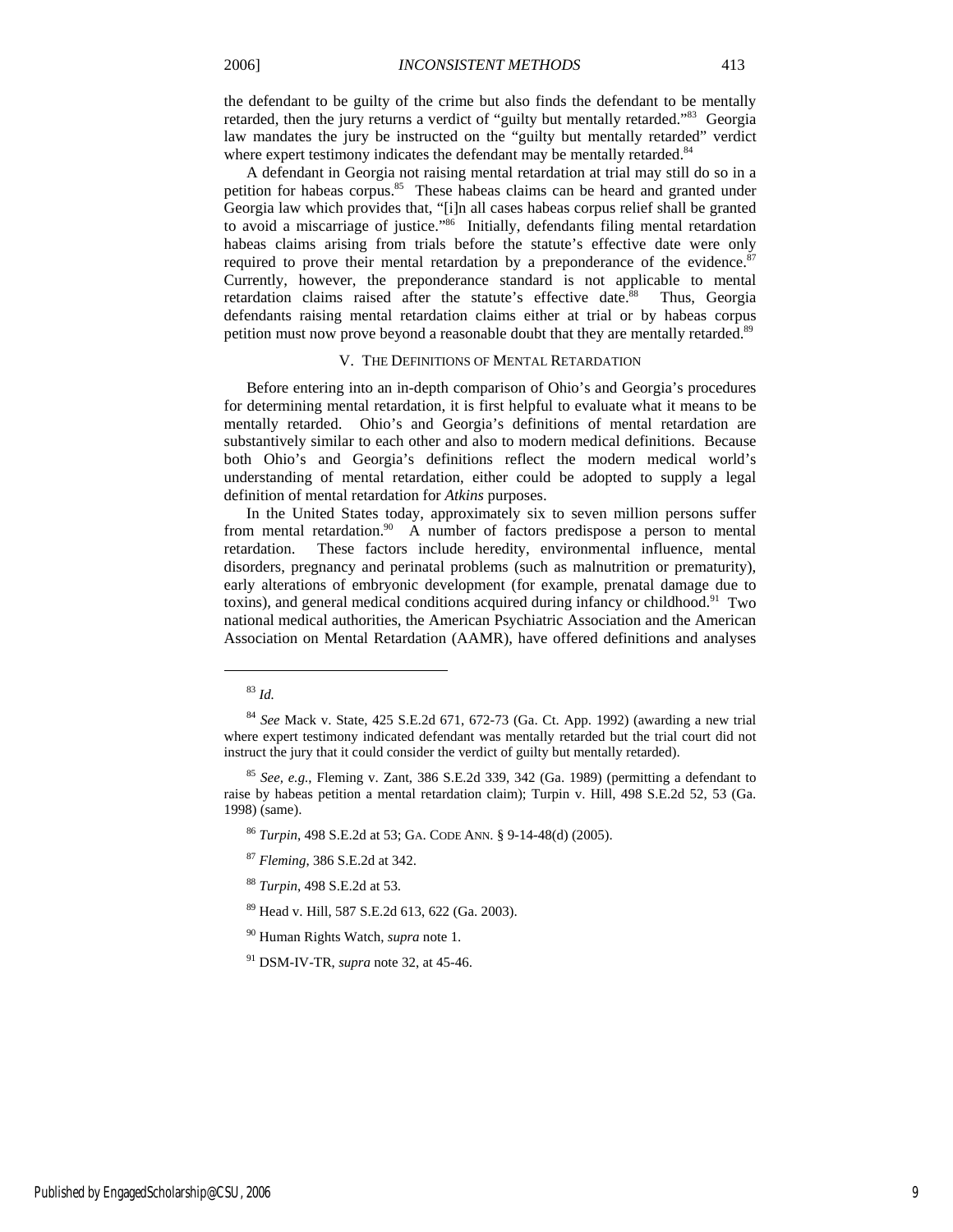of what constitutes mental retardation.<sup>92</sup> These two definitions are similar to each other and to Ohio's and Georgia's definitions of mental retardation.

The American Psychiatric Association defines mental retardation as

significantly subaverage general intellectual functioning…that is accompanied by significant limitations in adaptive functioning in at least two of the following skill areas: communication, self-care, home living, social/interpersonal skills, use of community resources, self-direction, functional academic skills, work, leisure, health, and safety. The onset must occur before age 18 years.<sup>93</sup>

The American Psychiatric Association's *Diagnostic and Statistical Manual of Mental Disorders*, Fourth Edition, Textual Revision (DSM-IV-TR), covers all mental disorders, including mental retardation, for children and adults.<sup>94</sup> The DSM-IV-TR sets forth several "degrees" of severity of mental retardation.<sup>95</sup> Individuals with an I.O. level of between fifty and fifty-five to approximately seventy have "mild" mental retardation."96 Mild mental retardation is the most common level of retardation.<sup>97</sup> Approximately eighty-five percent of those with mental retardation fall into this category.98 Individuals with an I.Q. level between thirty-five and forty to fifty and fifty-five have "moderate mental retardation."99 About ten percent of those with mental retardation suffer from "moderate retardation."<sup>100</sup> Individuals with an I.Q. level between twenty and twenty-five to thirty-five and forty have "severe mental retardation."<sup>101</sup> About three to four percent of those with mental retardation suffer from "severe mental retardation." $102$  Approximately one to two percent of mentally retarded persons have an I.Q. below twenty or twenty-five and suffer from "profound mental retardation."<sup>103</sup>

The AAMR defines mental retardation as

substantial limitations in present functioning. It is characterized by significantly subaverage intellectual functioning, existing concurrently

<sup>95</sup> *Id*. at 42.

<sup>96</sup> *Id*.

j

<sup>97</sup> *Id.*

<sup>98</sup> *Id*.

<sup>99</sup> *Id*. at 42.

<sup>100</sup> *Id.* at 43.

<sup>101</sup> *Id*. at 42.

<sup>102</sup> *Id*. at 43.

<sup>103</sup> *Id*. at 42-44.

<sup>92</sup> *See* Atkins v. Virginia, 536 U.S. 304, 309 n.3 (2002) (citing definitions of mental retardation by the American Association on Mental Retardation and the American Psychiatric Association).

<sup>93</sup> DSM-IV-TR, *supra* note 32, at 41.

<sup>94</sup> DSM-IV-TR, *supra* note 32.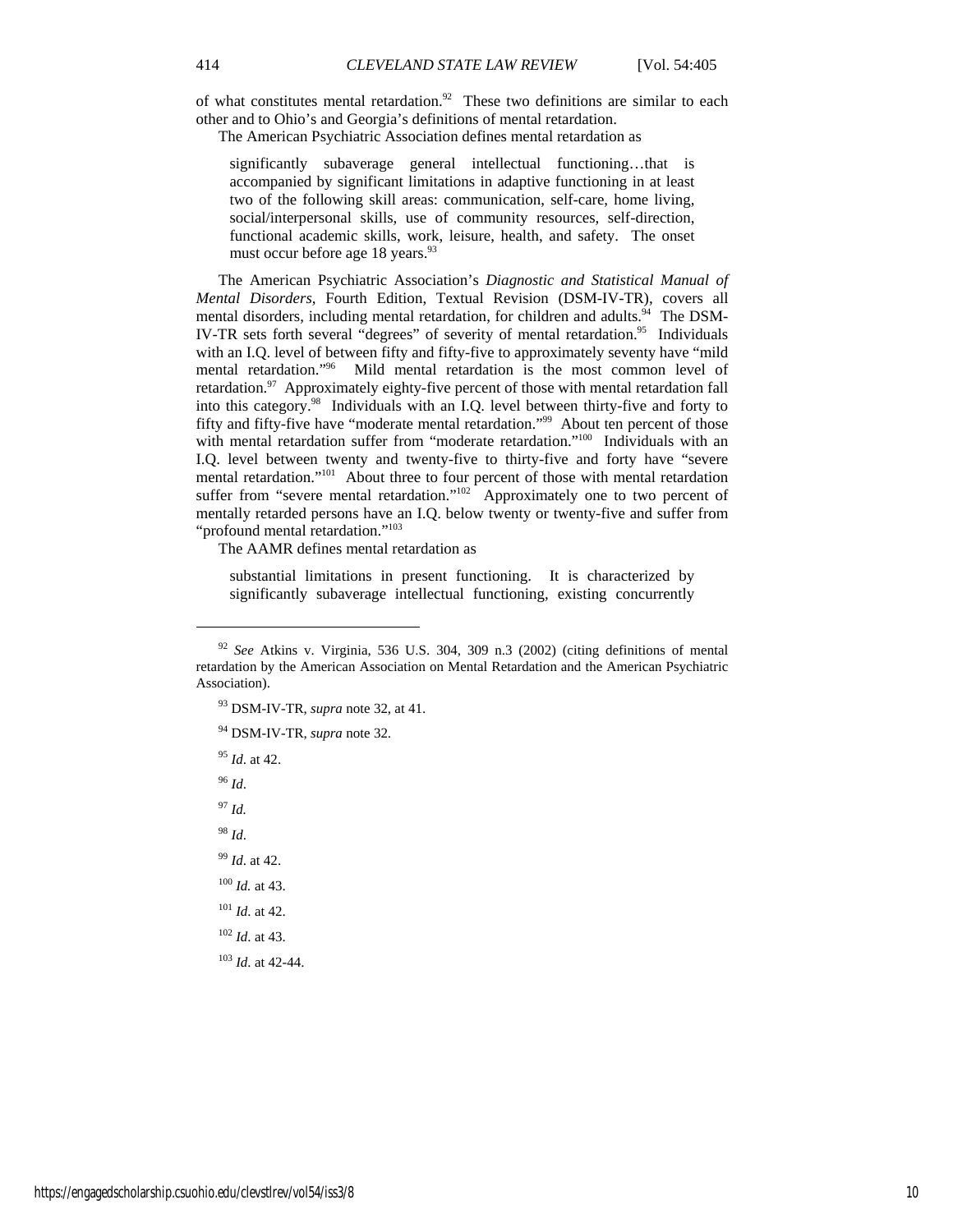with related limitations in two or more of the following applicable adaptive skill areas: communication, self-care, home living, social skills, community use, self-direction, health and safety, functional academics, leisure, and work. Mental retardation manifests itself before age 18.104

Unlike the DSM-IV-TR, the AAMR does not offer any break down of "degrees" of mental retardation. The two definitions are similar, however, as both contain several common elements.

Common elements in both the DSM-IV-TR and the AAMR definitions of mental retardation include the following: significantly subaverage general intellectual functioning, limitations in two or more adaptive skill areas, and onset before age eighteen.<sup>105</sup> Significantly subaverage general intellectual functioning refers to a low I.Q., usually below seventy or seventy five.<sup>106</sup> The I.Q. is measured by an assessment with one or more of the standardized, individually administered intelligence tests.<sup>107</sup> There is a margin of error in the I.Q. tests of approximately five points.108 Adaptive skills measure how effectively individuals are able to cope with common demands of everyday life without support, and how well they meet the standards of personal independence expected of one in their age group, community setting, and sociocultural background.<sup>109</sup> These adaptive skill areas include communication, self-care, social skills, self-direction, functional academics, health and safety, home living, leisure, and work. $110$  Adaptive skills are evidenced by reliable independent sources such as teacher evaluations, and educational, developmental, and medical history.<sup>111</sup> Defining these adaptive skills, however, has been difficult and has in the past led to challenges of mental retardation diagnoses in criminal cases.<sup>112</sup>

<sup>105</sup> *Compare* DSM-IV-TR, *supra* note 32, at 41 (setting forth the definition of mental retardation), *with* AAMR, *supra* note 32, at 5 (same).

<sup>106</sup> *Compare* DSM-IV-TR, *supra* note 32, at 41 (stating that an I.Q. of about seventy or below constitutes significantly subaverage intellectual functioning), *with* AAMR, *supra* note 32, at 5 ("[A]n I.Q. standard score of approximately 70 or 75 or below, based on an assessment that includes one or more individually administered general intelligence tests developed for the purpose of assessing intellectual functioning.").

107 DSM-IV-TR, *supra* note 32, at 41. These standardized intelligence tests include the Wechsler Intelligence Scales for Children, third edition, the Kaufman Assessment Battery for Children, and the Standford-Binet, fourth edition. *Id.* 

1

<sup>109</sup> *Compare* DSM-IV-TR, *supra* note 32, at 42 ("[H]ow effectively individuals cope with common life demands and how well they meet standards of personal independence expected of someone in their particular age group, sociocultural background, and community setting."), *with* AAMR, *supra* note 32, at 6 ("These skill areas are central to successful life functioning and are frequently related to the need for supports for persons with mental retardation.").

110 AAMR, *supra* note 32, at 6; DSM-IV-TR, *supra* note 32, at 41.

111 DSM-IV-TR, *supra* note 32, at 42.

112 AAMR, *supra* note 32, at 149.

<sup>104</sup> AAMR, *supra* note 32, at 5.

<sup>108</sup> *Id.*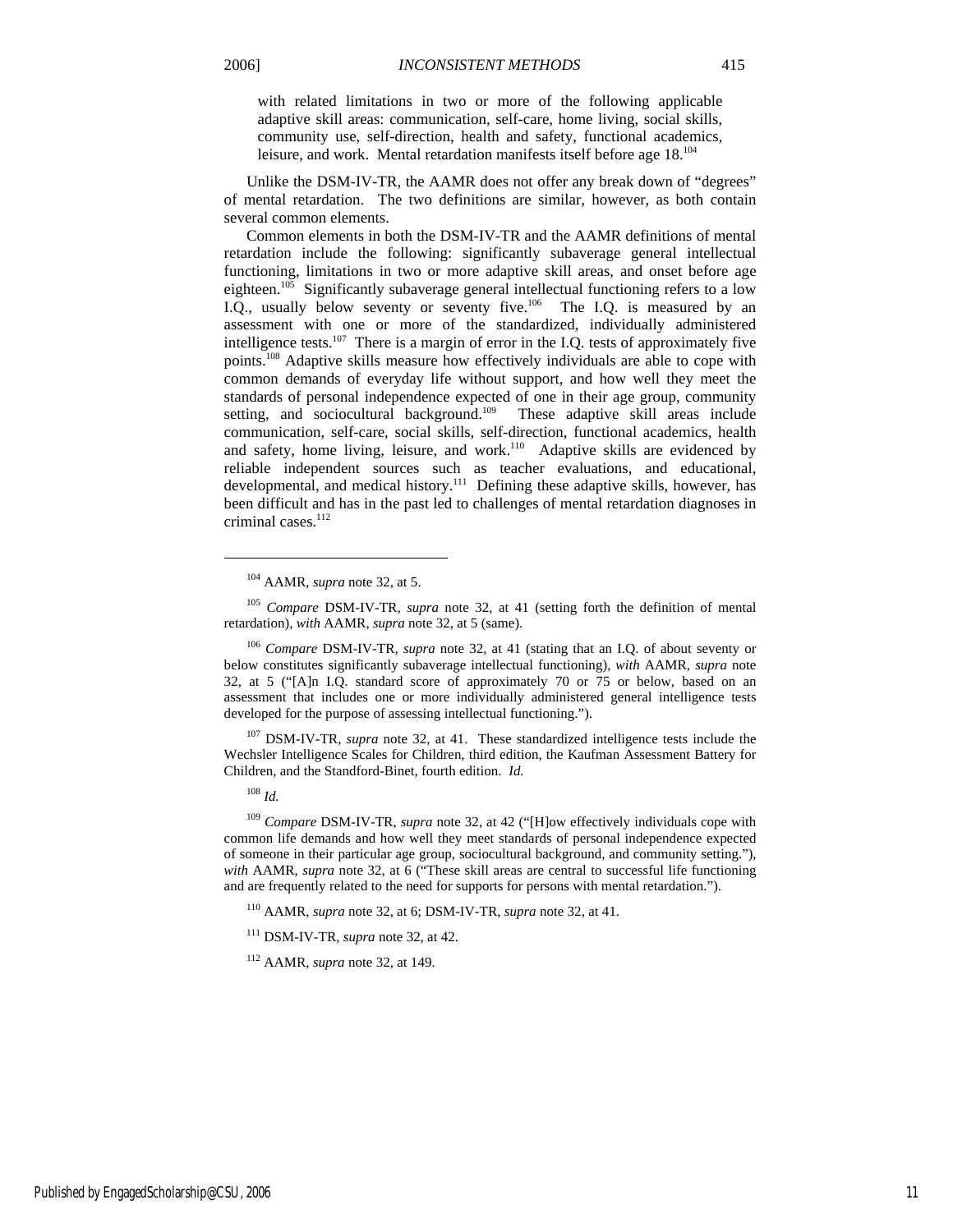It is important to test individually for mental retardation in order to provide adequate attention to the individual's ethnic, cultural, or linguistic background, each of which may affect test results.<sup>113</sup> I.Q. tests have been criticized by some researchers because they may be biased by minority status or low socioeconomic standing.<sup>114</sup> I.Q. tests still have some value, despite criticism, because they "provide[] the practical benefit of a consistent standard generally accepted by mental health professionals."115 Further, measuring adaptive skills will supplement I.Q. tests as an indicator of the defendant's mental retardation.<sup>116</sup>

Because mental retardation is manifested initially during the time in which developmental processes are occurring, both the AAMR and the DSM-IV-TR require that mental retardation manifest itself before the age of eighteen.<sup>117</sup> Requiring mental retardation to manifest itself before the age of eighteen serves another less evident purpose: It operates as an intrinsic protection against feigning mental retardation.<sup>118</sup> This is so because individuals seeking to "feign" mental retardation<sup>119</sup> to escape the death penalty will have to show its onset prior to age eighteen. Because mental retardation is often documented at an early age through intelligence tests, it is particularly difficult for a non-mentally retarded individual to show that, at an early age, he or she suffered from mental retardation.<sup>120</sup>

Ohio's and Georgia's definitions of mental retardation are very similar to those propounded by the AAMR and the DSM-IV-TR. Adopting one of these definitions to serve as the legal standard ensures that courts apply *Atkins* consistently and eliminates any possible confusion that may result from utilizing a complex definition of mental retardation.<sup>121</sup> Although many other definitions of mental retardation are similar to Ohio's and Georgia's, differences in statutory wording suggest states with different definitions of mental retardation may undergo a slightly different analysis. For example, Florida defines mental retardation as "significantly subaverage general intellectual functioning existing concurrently with deficits in adaptive behavior and manifested during the period from conception to age 18."122 Although this definition

<sup>115</sup> *Id.* at 75.

j

116 Lyndsey Sloan, Comment, *Evolving Standards of Decency: The Evolution of a National Consensus Granting the Mentally Retarded Sanctuary*, 31 CAP. U. L. REV. 351, 365 (2003).

117 AAMR, *supra* note 32, at 16; DSM-IV-TR, *supra* note 32, at 41.

118 Bing, *supra* note 26, at 90.

<sup>119</sup> *See* Atkins v. Virginia, 536 U.S. 304, 353 (2002) (Scalia, J., dissenting); *see also infra*  note 178.

120 Lyn Entzeroth, *Putting the Mentally Retarded Defendant to Death: Charting the Development of a National Consensus to Exempt the Mentally Retarded from the Death Penalty*, 52 ALA. L. REV. 911, 916 (2001).

121 Raines, *supra* note 25, at 197.

122 FLA. STAT. § 921.137(1) (2005); *see also* Raines, *supra* note 25, at 197 n.194 (citing Florida and Kansas statutes).

<sup>113</sup> DSM-IV-TR, *supra* note 32, at 46.

<sup>114</sup> Bing, *supra* note 26, at 73-75.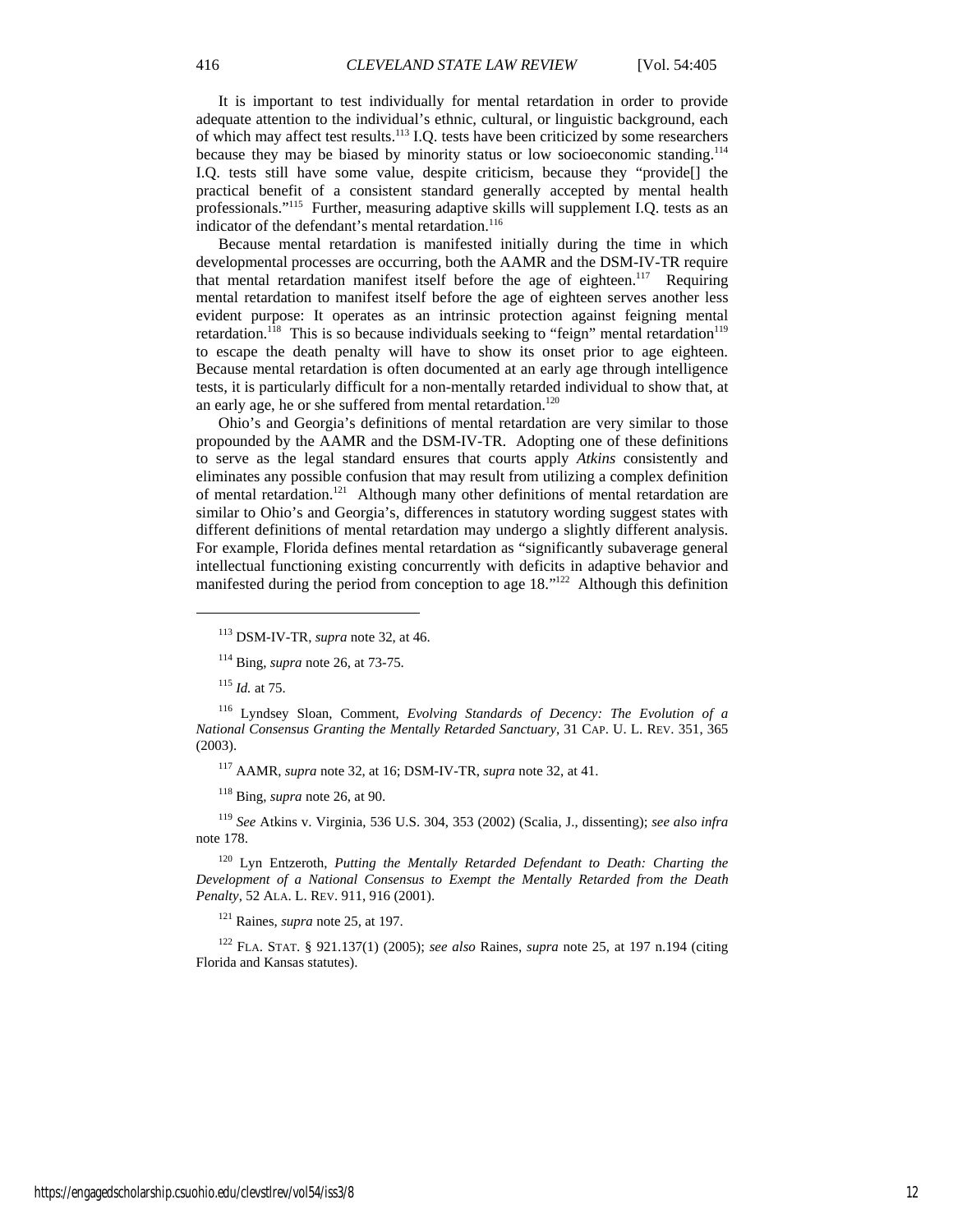appears in-line with Ohio's and Georgia's definitions, a closer examination reveals a potential for confusion. Florida defines "significantly subaverge general intellectual functioning" as "two or more standard deviations from the mean score on a standardized intelligence test."123 This definition, different from Ohio's and Georgia's, appears facially more difficult for the average person to understand.<sup>124</sup> Creating a national definition of mental retardation would ensure that all states undergo the same analysis in determining whether a defendant is mentally retarded. Using definitions that are similar to modern medical definitions of mental retardation would ensure that the legal world is in accord with the medical world. Also, requiring a definition of mental retardation that mirrors the medical world's definition would ensure that *Atkins* protections are equally available to all.

As discussed above, Ohio's definition of mental retardation contains the three main elements covered in both the AAMR and the DSM-IV-TR definitions of mental retardation: significantly subaverage intellectual functioning, limitations in two or more adaptive skills, and onset before age eighteen.<sup>125</sup> Ohio creates a rebuttable presumption that a defendant is not mentally retarded if his or her I.Q. is above seventy.<sup>126</sup> Therefore, Ohio's definition of mental retardation acknowledges the problems inherent in I.Q. testing<sup>127</sup> and allows an individual with an I.Q. slightly higher than seventy to rebut the presumption and prove that he or she is mentally retarded.128 Also, Ohio's definition reflects the DSM-IV-TR and the AAMR assumption that a low I.Q. generally means an I.Q. below seventy or seventy-five.<sup>129</sup> Ohio does not exclude from the death penalty individuals who would otherwise meet its definition of mental retardation but for the fact that their brain injury and adaptive behavior deficits occurred after age eighteen.130 In one Ohio case, *State v. Stallings*, the defendant raised an *Atkins* claim seeking to escape execution on the grounds that he was mentally retarded.<sup>131</sup> After evidentiary hearings, the trial court denied Stallings's *Atkins* claim because he could not establish by a preponderance of the evidence that the onset of his mental retardation occurred before he reached age

<sup>124</sup> *See* Raines, *supra* note 25, at 197-98 (arguing that the older definition of mental retardation, like that used by Florida, was difficult for laypersons to understand).

<sup>126</sup> *Id.*

j

<sup>127</sup> *See* Bing, *supra* note 26, at 75 ("The IQ score should continue to be questioned as an absolute measure of intelligence, but since there is no adequate replacement, it should not be ignored.").

<sup>128</sup> *Lott*, 779 N.E.2d at 1014. This presumption has, in fact, been rebutted. *See infra* note 185 and accompanying text.

129 AAMR, *supra* note 32, at 5; DSM-IV-TR, *supra* note 32, at 41.

130 State v. Stallings, No. 21969, 2004 Ohio App. LEXIS 4167, at \*3 (Ohio Ct. App. 2004).

<sup>131</sup> *Id.* at \*2.

 $123 \& 921.137(1)$ . Kansas offers the same definition of "significantly subaverge general intellectual functioning." KAN. STAT. ANN. § 76-12b01(i) (2005) ("'Significantly subaverage general intellectual functioning' means performance which is two or more standard deviations from the mean score on a standardized intelligence test specified by the secretary.").

<sup>125</sup> State v. Lott, 779 N.E.2d 1011, 1014 (Ohio 2002).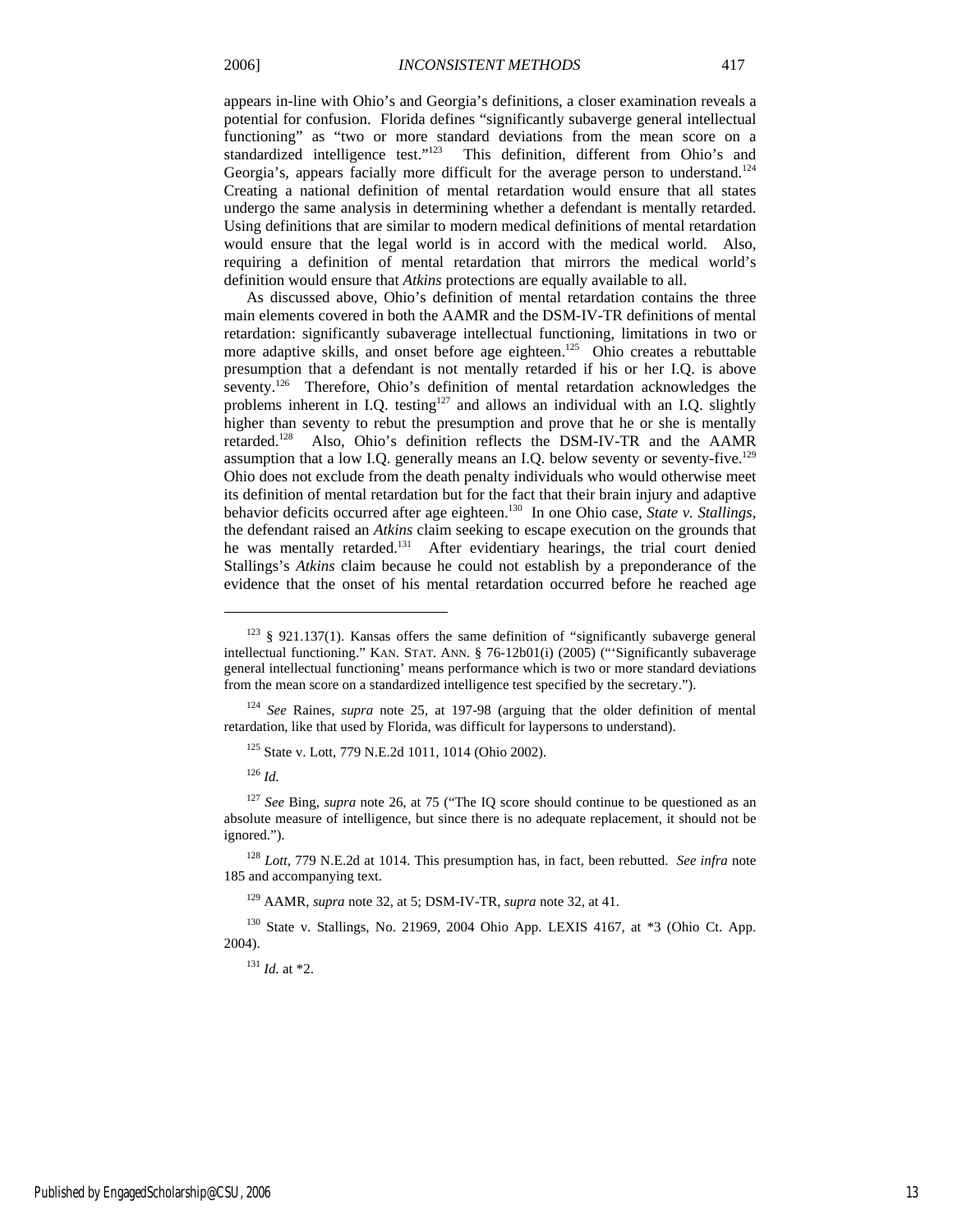eighteen.132 Thus, Ohio's definition of mental retardation follows both the AAMR and the DSM-IV-TR definitions.

Georgia's definition of mental retardation also contains the three main elements of the AAMR and the DSM-IV-TR definitions of mental retardation. There are some notable differences, however, as the Georgia statute does not expressly require a set amount of impairments in adaptive skills (the AAMR, DSM-IV-TR, and Ohio definitions require at least two)<sup>133</sup> and also requires mental retardation to manifest itself during the "developmental period" as opposed to age eighteen.<sup>134</sup> Despite these facial differences, Georgia's definition of mental retardation operates similarly to the AAMR, the DSM-IV-TR, and the Ohio definitions. First, the Georgia Supreme Court has looked for deficiencies in two or more adaptive skills to determine the defendant did not possess the requisite impairments to be mentally retarded.<sup>135</sup> Second, the Georgia Supreme Courts has treated the manifestation of mental retardation during the "developmental period" as occurring before age eighteen.<sup>136</sup> Finally, Georgia courts appear to have adopted the assumption that mental retardation is usually indicated by an I.Q. score below seventy.<sup>137</sup> On the whole, the Georgia definition appears in operation similar to the Ohio, the AAMR, and the DSM-IV-TR definitions of mental retardation. The slight difference in wording, however, between Georgia's definition and the other definitions of mental retardation, may result in confusion in its application. Accordingly, to ensure consistency, only one of these definitions should be utilized as a national definition of mental retardation for *Atkins* purposes.138

Overall, the Ohio and Georgia definitions appear to match those offered by the AAMR and the DSM-IV-TR. As such, either of these definitions could be adopted to serve as a national legal definition to guide states in determining mental retardation. Requiring only one definition reduces the possibility of confusion that may result from facially complicated statutes such as Florida's.<sup>139</sup> A uniform

<sup>135</sup> *See, e.g.*, Foster v. State, 525 S.E.2d 78, 79 (Ga. 2000) (looking to defendant's "interaction with others, his letter writing, newspaper reading, and sports activities" to determine defendant did not meet the statutory definition of mental retardation).

<sup>136</sup> *Id.* at 79 ("Evidence was adduced from which the jury could have found that IQ tests administered to Foster when he was ten and nearly seventeen years old showed that he was not mentally retarded.").

<sup>137</sup> *See, e.g.*, Morrison v. State, 583 S.E.2d 873, 875 (Ga. 2003) ("The generally accepted I.Q. score for an indication of mental retardation is 70 or below.").

138 Raines, *supra* note 25, at 197.

<sup>139</sup> *See* FLA. STAT. § 921.137(1) (2005); *see also infra* note 258 and accompanying text.

j

<sup>132</sup> *Id.* at \*10; *see also* State v. Thomas, 779 N.E.2d 1017, 1038 (Ohio 2002) ("[E]vidence of defendant's mental deficiencies might be traced to his 1981 injury, when [defendant] was in his mid-20s, and would therefore not meet the definition of 'mental retardation' of most states that prohibit execution of the mentally retarded.").

<sup>133</sup> *Lott*, 779 N.E.2d at 1014 (holding that a capital defendant in Ohio alleging that he or she is mentally retarded must show "significant limitations in *two or more* adaptive skills") (emphasis added).

<sup>134</sup> GA. CODE ANN. § 17-7-131(a)(3) (2005).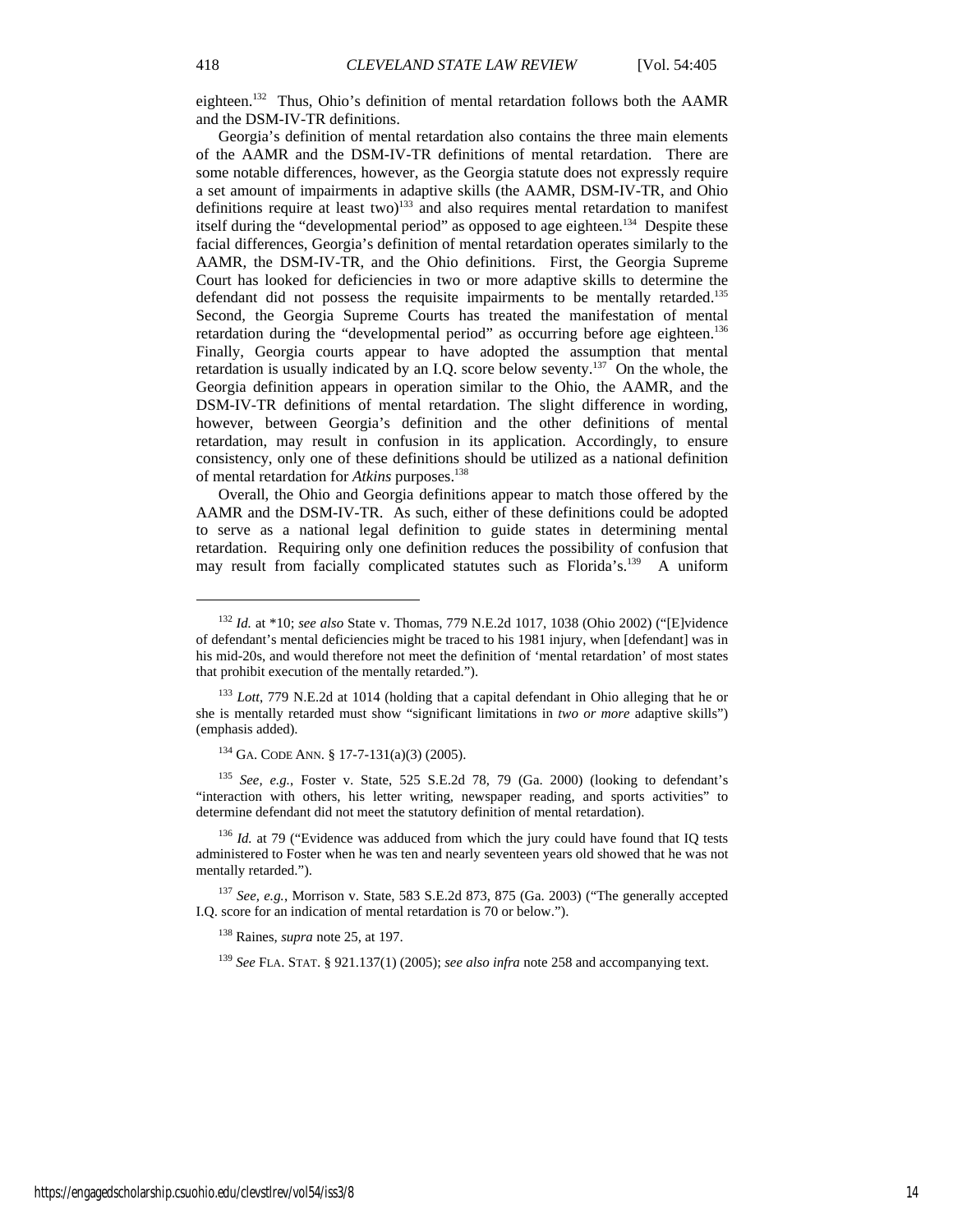definition also would ensure that all states that impose the death penalty offer *Atkins* protections equally.

#### VI. MENTAL RETARDATION SHOULD BE PROVED BY A PREPONDERANCE OF THE EVIDENCE

"Preponderance of the evidence" is a lower standard of proof than "beyond a reasonable doubt."140 Specifically, it is the lowest burden of proof used by American courts.141 Preponderance of the evidence has been defined as "superior evidentiary weight that, though not sufficient to free the mind wholly from all reasonable doubt, is still sufficient to incline a fair and impartial mind to one side of the issue rather than the other."142 In other words, preponderance of the evidence translates into "more likely than not."<sup>143</sup> Conversely, beyond a reasonable doubt has been defined as "the doubt that prevents one from being firmly convinced of a defendant's guilt, or the belief that there is a real possibility that a defendant is not guilty."144 In other words, proof beyond a reasonable doubt translates into "proof to a virtual certainty."145 These definitions conform to instructions given to juries by Ohio and Georgia courts.<sup>146</sup> Though usually only applied in civil cases, the preponderance standard is particularly applicable to mental retardation because of the great risk of error; an erroneous finding of "not mentally retarded" results in a death sentence, whereas an erroneous finding of "mentally retarded" results in a life sentence.<sup>147</sup>

Ohio's use of the preponderance of the evidence standard is the better standard for determining whether a capital defendant is mentally retarded. First, Georgia's use of the beyond a reasonable doubt standard to determine mental retardation is

1

<sup>146</sup> *See* GEORGIA SUGGESTED PATTERN JURY INSTRUCTIONS 209.60 (2003) (defining proof by a "preponderance of the evidence"); 4-503 OHIO JURY INSTRUCTIONS § 503.011(5) (2005) (defining proof "beyond a reasonable doubt"); 4-409 OHIO JURY INSTRUCTIONS § 409.60(2) (2005) (defining proof by a "preponderance of the evidence"). The Georgia pattern jury instructions do not appear to define proof "beyond a reasonable doubt." Although Georgia but not Ohio submits the mental retardation issue to the jury, the instructions provided by both states show general uniformity in defining these burdens of proof.

<sup>147</sup> *See* GA. CODE ANN. § 17-7-131(j) (2005) (requiring a jury who finds a defendant "guilty but mentally retarded" to sentence the defendant to "imprisonment for life"); State v. Lott, 779 N.E.2d 1011, 1016 (Ohio 2002) (remanding to trial court to determine whether the defendant is mentally retarded and cannot be sentenced to death.); *see also* Raines, *supra* note 25, at 199 (arguing that states should err on the side of caution and adopt a lower standard of proof for use in determining mental retardation).

<sup>140</sup> Kevin M. Clermont & Emily Sherwin, *A Comparative View of Standards of Proof*, 50 AM. J. COMP. L. 243, 251 (2002).

<sup>141</sup> *Id.* 

<sup>&</sup>lt;sup>142</sup> Raines, *supra* note 25, at 198 (quoting BLACK'S LAW DICTIONARY 1201 (7th ed. 1999)).

<sup>143</sup> Clermont & Sherwin, *supra* note 140, at 251.

<sup>&</sup>lt;sup>144</sup> BLACK'S LAW DICTIONARY 1293 (8th ed. 2004).

<sup>145</sup> Clermont & Sherwin, *supra* note 140, at 251.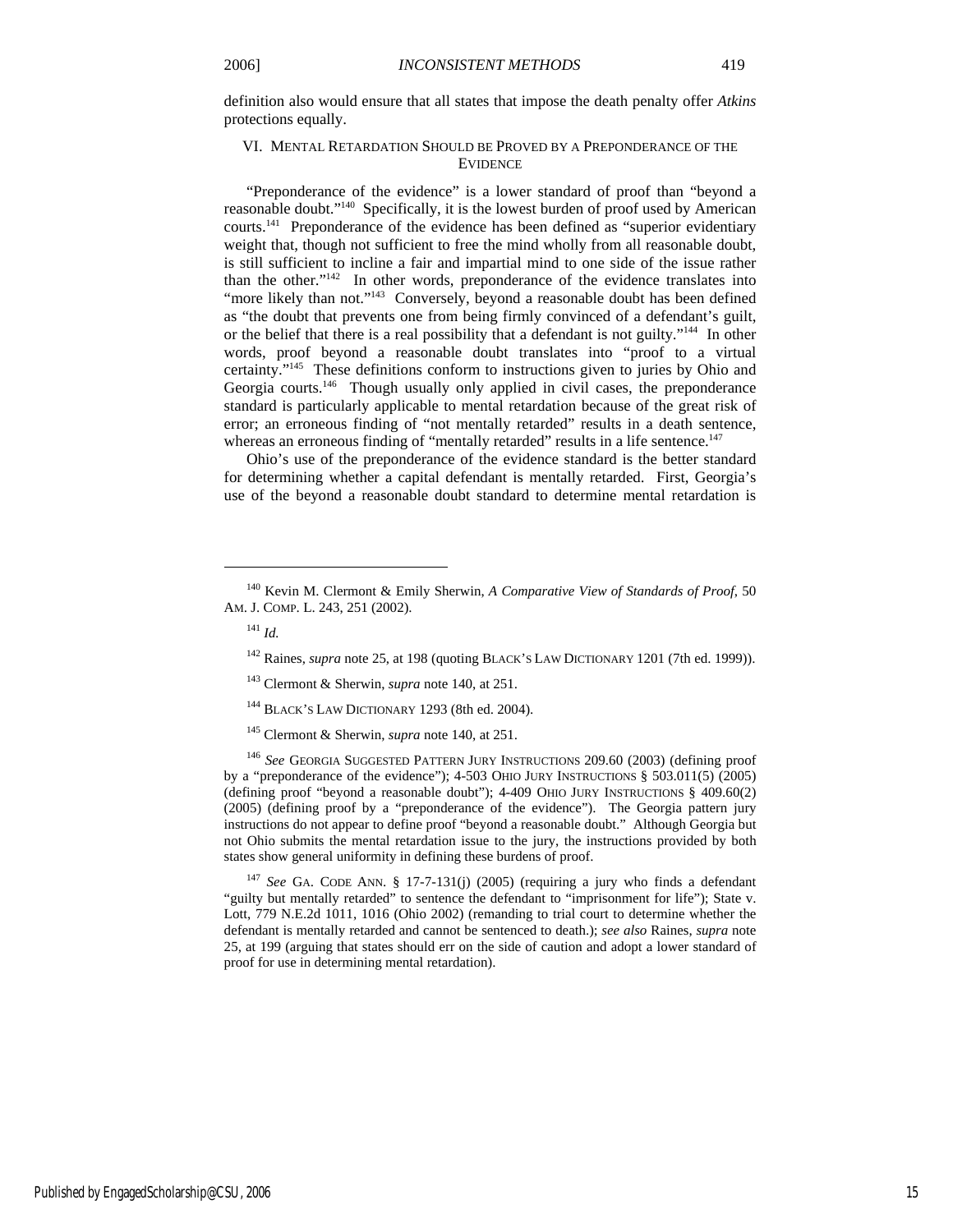inconsistent with its burden of proving affirmative defenses.<sup>148</sup> Second, it is better to have a lower standard of proof when dealing with individuals possessing reduced mental capacity.<sup>149</sup> Also, there is no evidence to suggest that non-mentally retarded defendants are able to take advantage of the lower standard of proof in Ohio in order to escape the death penalty.<sup>150</sup> The higher standard of proof could cause inconsistent and arbitrary results; a defendant adjudged mentally retarded in Ohio could be adjudged not mentally retarded in Georgia, which would defeat the purpose of *Atkins*. 151

The difference of imposing each burden of proof is clear: A Georgia defendant trying to establish his mental retardation beyond a reasonable doubt would have to provide significantly more evidence. For example, he would need more experts to testify as to his mental capacity.152 This increased burden is unduly harsh particularly because "[i]t is difficult for the mentally retarded defendant to contribute adequately to his [or her] defense, regardless of whether he [or she] has been declared competent by the court."153 An Ohio defendant attempting to prove his or her mental retardation by a preponderance of the evidence would only have to show "more-likely-than-not" that he or she is mentally retarded to obtain a life sentence.<sup>154</sup> By contrast, a Georgia defendant would have to show by "virtual certainty" that he or she is mentally retarded to escape the death penalty.<sup>155</sup> Because the mentally retarded have an underdeveloped conception of blameworthiness, a lack of knowledge of basic facts, and increased susceptibility to the influence of authority figures,  $156$  a lesser standard of proof appears necessary to accommodate retarded individuals.157 Accordingly, the

<sup>152</sup> *See* James W. Ellis & Ruth A. Luckasson, *Mentally Retarded Criminal Defendants*, 53 GEO. WASH. L. REV. 414, 489 (1985) (determining mental retardation often requires a "personality assessment, adaptive behavior assessment, moral development examination, speech and language evaluation, motoric functioning evaluation, or academic achievement evaluation – as well as mental retardation forensic evaluations in the indicated legal issues").

153 Bing, *supra* note 26, at 145; *see also* Raines, *supra* note 25, at 199 ("Because of the nature of mental retardation, it is often more difficult for these offenders to contribute adequately to their defense.").

154 Clermont & Sherwin, *supra* note 140, at 251.

<sup>155</sup> *Id.*

156 Bing, *supra* note 26, at 72.

<sup>157</sup> *See* Raines, *supra* note 25, at 199 ("[A] lesser standard of proof than reasonable doubt should be used because a higher standard places a greater burden on the mentally retarded defendant.").

j

<sup>148</sup> *See, e.g.,* Chandle v. State, 198 S.E.2d 289 (Ga. 1973) (holding defendants in Georgia must prove affirmative defenses by a "preponderance of the evidence"); *See also* Raines, *supra* note 25, at 198.

<sup>149</sup> Bing, *supra* note 26, at 135; Raines, *supra* note 25, at 199.

<sup>150</sup> *See supra* notes 118-20 and accompanying text; *see also infra* notes 178-86 and accompanying text.

<sup>151</sup> *See* Orpen, *supra* note 21, at 95.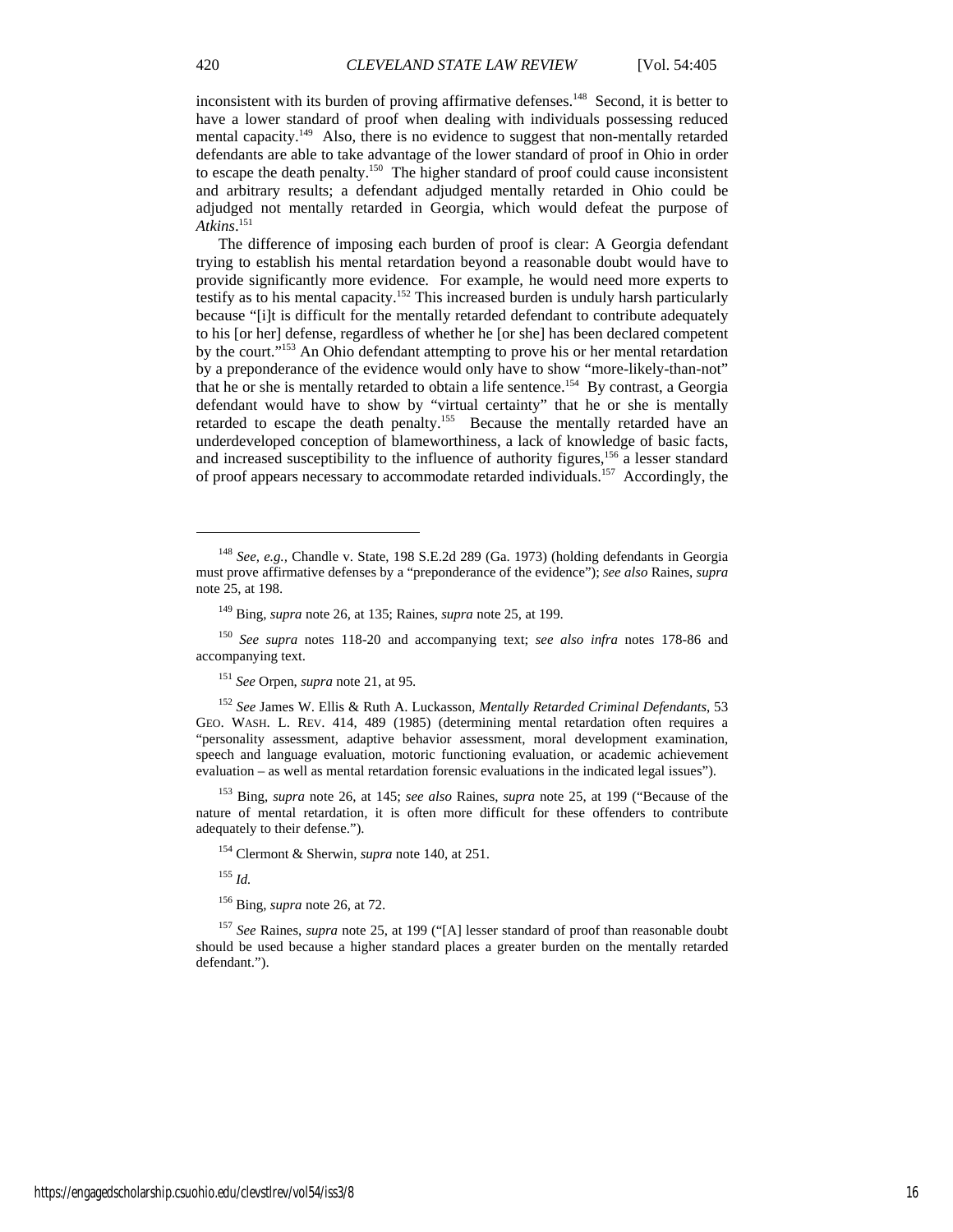preponderance standard "acknowledges the procedural difficulties mentally retarded people face when they encounter the criminal justice system."158

Georgia's use of the beyond a reasonable doubt standard of proof is inconsistent with Georgia's and Ohio's burdens of proving affirmative defenses.<sup>159</sup> "Affirmative defenses are those in which the defendant admits doing the act charged but seeks to justify, excuse, or mitigate his [or her] conduct."<sup>160</sup> Defendants in Georgia and Ohio bear the burden of proving an affirmative defense by a preponderance of the evidence.<sup>161</sup> Georgia's burden of proving mental retardation is thus inconsistent with the burden necessary to prove affirmative defenses. As stated above, a defendant alleging mental retardation has a lessened criminal culpability, which justifies reducing his or her sentence from death to life imprisonment.<sup>162</sup> Similarly, a defendant raising an affirmative defense seeks to "justify, excuse, or mitigate his conduct."163 Therefore, it is inconsistent to permit a defendant to prove by a preponderance of the evidence that his or her conduct was justified by way of an affirmative defense, but then to require the same defendant to establish beyond a reasonable doubt that his or her sentence should be reduced because of mental retardation.

As mentioned above, the determination of mental retardation in Georgia works similar to an insanity inquiry: A jury finds the defendant to be "guilty but mentally retarded" if the requisite criteria for establishing mental retardation are deemed to be met.164 There is, however, an illogical difference between these two inquiries and their respective standards of proof. A Georgia defendant alleging to be insane must show *by a preponderance of the evidence* that he or she did "not have mental capacity to distinguish between right and wrong in relation to [the crime]."165 If the defendant is successful in his or her insanity claim, the defendant is "committed to a state mental health facility until such time, if ever, that the court is satisfied that he or she should be released pursuant to law."166 By contrast, a Georgia defendant with mental retardation must show *beyond a reasonable doubt* that he or she has "significantly subaverage general intellectual functioning resulting in or associated

j

<sup>159</sup> *See* Raines, *supra* note 25, at 199 ("[M]ental retardation will be an affirmative defense.").

160 Carlson v. State, 524 S.E.2d 283, 286 (Ga. Ct. App. 1999).

<sup>161</sup> *See* OHIO REV. CODE ANN. § 2901.05(A) (West 2005) (stating defendant must prove an affirmative defense by a preponderance of the evidence); *Chandle*, 198 S.E.2d at 291 (same).

162 Atkins v. Virginia, 536 U.S. 304, 316 (2002).

<sup>163</sup> *Carlson*, 524 S.E.2d at 286.

<sup>164</sup> *Compare* GA. CODE ANN. § 17-7-131(c)(1) (2005) ("The defendant may be found 'not guilty by reason of insanity at the time of the crime' if he meets the criteria of Code Section 16-3-2 or 16-3-3 at the time of the commission of the crime."), *with* § 17-7-131(c)(3) ("The defendant may be found 'guilty but mentally retarded' if the jury, or court acting as trier of facts, finds beyond a reasonable doubt that the defendant is guilty of the crime charged and is mentally retarded.").

 $165$  § 16-3-2 (2005).

 $166 \text{ }$  § 17-7-131(b)(3)(A).

<sup>158</sup>Bing, *supra* note 26, at 134-35.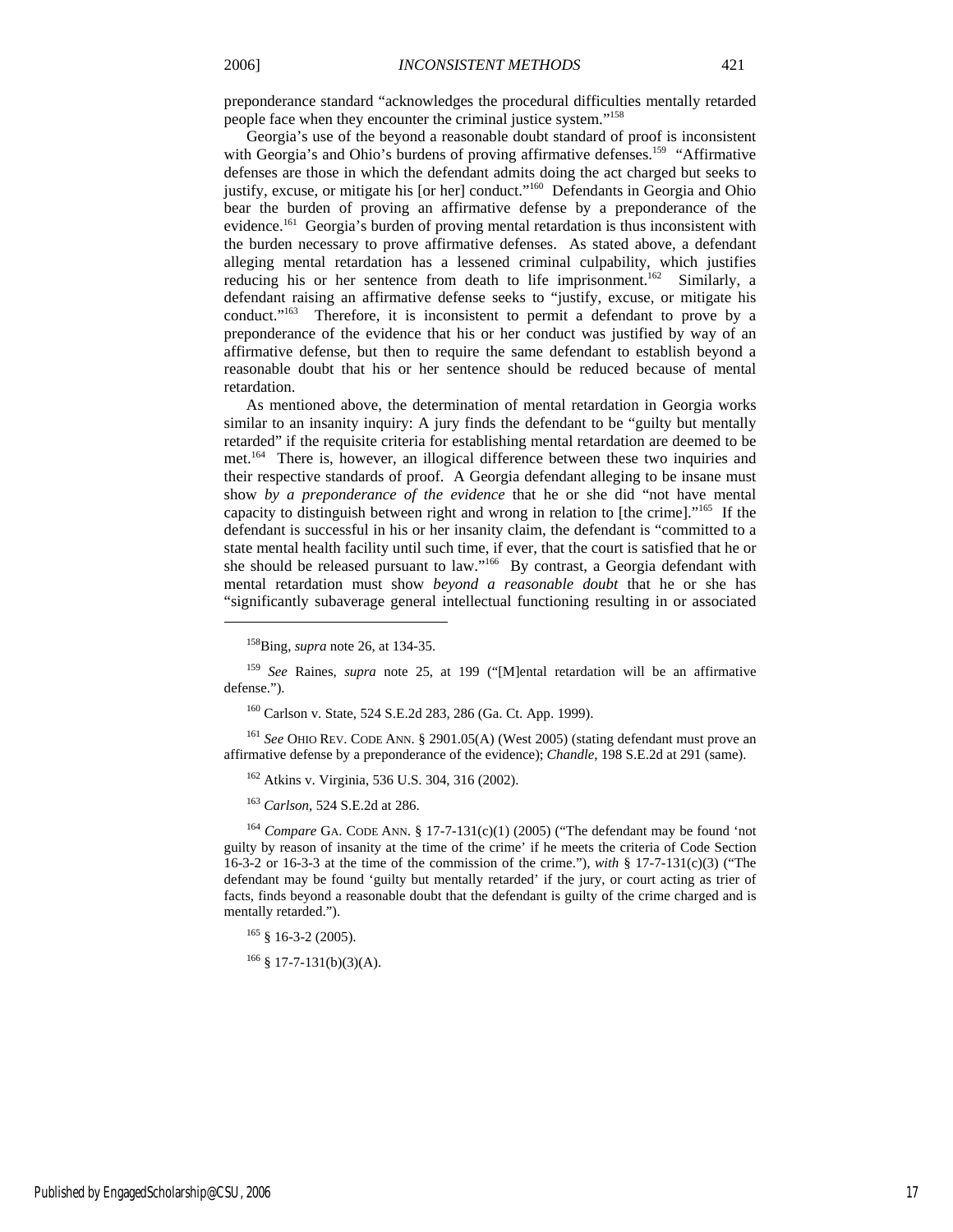with impairments in adaptive behavior which manifested during the developmental period."167 Thus, the mentally retarded defendant likewise has a diminished culpability but, unlike the insane defendant who seeks to avoid jail, only seeks a reduction in sentence.168 It is therefore inconsistent for Georgia to require the purported retarded defendant to prove his or her mental retardation beyond a reasonable doubt, and only to require the alleged insane defendant to establish his or her insanity by a preponderance of the evidence.<sup>169</sup> Georgia should lower the burden of proving mental retardation to that necessary for proving insanity.

Georgia's requirement of proving mental retardation beyond a reasonable doubt is also inconsistent with the burden of proof previously applied by Georgia courts to establish mental retardation.<sup>170</sup> Specifically, defendants alleging mental retardation before the adoption of the statute were only required to prove mental retardation by a preponderance of the evidence.<sup>171</sup> Defendants alleging mental retardation after the effective date of Georgia's statute, however, must prove mental retardation beyond a reasonable doubt.<sup>172</sup> The result is unfair because "[i]n effect, the [Georgia] court stated that by passing an exemption of the death penalty for the mentally retarded, the legislature meant to make it harder for a mentally retarded defendant to prove his [or her] retardation."<sup>173</sup>

More pragmatic reasons exist for requiring mental retardation be established by a preponderance of the evidence. Mentally retarded individuals by definition have a reduced mental capacity and have a greater difficulty contributing to their defense than do non-mentally retarded defendants.174 Also, mentally retarded individuals, as a result of their reduced mental capacity, are more susceptible to police coercion.<sup>175</sup>

j

<sup>168</sup> *See* § 17-7-131(j) (2005) ("In the trial of any case in which the death penalty is sought which commences on or after July 1, 1988, should the judge find in accepting a plea of guilty but mentally retarded or the jury or court find in its verdict that the defendant is guilty of the crime charged but mentally retarded, the death penalty shall not be imposed and the court shall sentence the defendant to imprisonment for life.").

<sup>169</sup> *See, e.g.*, Durham v. State, 238 S.E.2d 334, 336 (Ga. 1977) ("The defendant bears the burden of showing, by preponderance of the evidence, that he was not mentally responsible at the time of the alleged crime.").

170 Bing, *supra* note 26, at 135. *Compare* Fleming v. Zant, 386 S.E.2d 339, 342-43 (Ga. 1988) (holding that defendants who allege mental retardation prior to the effective date of GA. CODE ANN. § 17-7-131 (2005) are required to prove mental retardation by a "preponderance of the evidence"), *with* Turpin v. Hill, 498 S.E.2d 52, 54 (Ga. 1998) (holding that defendants who are tried after the effective date of section 17-7-131 are required to prove mental retardation "beyond a reasonable doubt").

<sup>171</sup> *Fleming*, 386 S.E.2d at 342-43.

<sup>172</sup> *Turpin*, 498 S.E.2d at 54; § 17-7-131(c)(3).

173 Bing, *supra* note 26, at 135.

<sup>174</sup> *Id.* at 145; Raines, *supra* note 25, at 199.

175 Entzeroth, *supra* note 120, at 917; Raines, *supra* note 25, at 199; *see also* Ellis &. Luckasson, *supra* note 152, at 428, 446 (arguing the mentally retarded are predisposed to affirmatively answering questions they find desirable, which can "directly affect the likelihood of receiving a biased response").

https://engagedscholarship.csuohio.edu/clevstlrev/vol54/iss3/8 18

 $167 \S 17 - 7 - 131(a)(3)$ .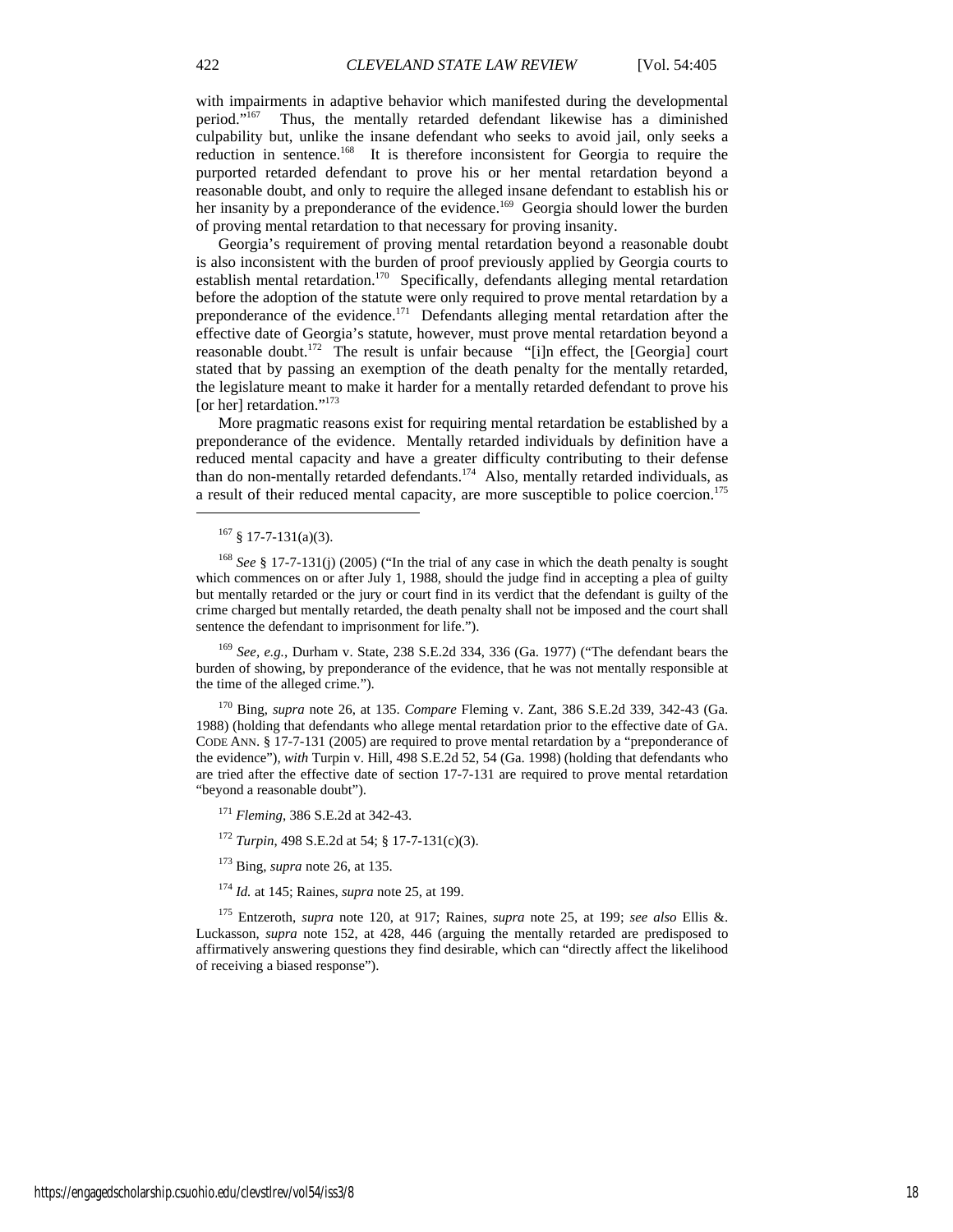In fact, evidence produced in *Atkins* shows that Atkins's testimony was less credible and coherent, possibly due to diminished mental capacity, than his alleged accomplice, whose testimony "was obviously credited by the jury and was sufficient to establish Atkins'[sic] guilt."176 As evidenced by *Atkins*, testimony of allegedly mentally retarded defendants may be given less weight than testimony of defendants who do not allege mental retardation.<sup> $177$ </sup> Therefore, the mentally retarded should be afforded safeguards such as a reduced standard of proof to compensate for their intellectual limitations.

One criticism of using the preponderance standard is that non-mentally retarded capital defendants may be successful "feigning" mental retardation to escape the death penalty.178 Cases in Ohio and Georgia, however, suggest otherwise. For example, the Georgia Supreme Court applied the pre-statutory preponderance standard and found a defendant to be not mentally retarded by a preponderance of the evidence.<sup>179</sup> The court found that I.Q. tests administered to the defendant "showed that he was not mentally retarded [and the lower I.Q. scores] resulted from depression or malingering."180 The defendant was unsuccessful in proving by a preponderance of the evidence that he was mentally retarded.<sup>181</sup> Thus, it appears unnecessary for Georgia to utilize a higher standard of proof.

Ohio courts have also effectively used the preponderance standard. In one case, a defendant with an I.Q. of sixty-nine could not prove by a preponderance of the evidence that he was mentally retarded.<sup>182</sup> In so finding, the court relied on the defendant's writings and lack of significant limitations in adaptive skills.<sup>183</sup> In another Ohio case, by contrast, a defendant with an I.Q. over seventy was able to overcome the rebuttable presumption<sup>184</sup> and prove by a preponderance of the evidence that he was mentally retarded.<sup>185</sup> To find the defendant mentally retarded, the court relied on evidence showing the defendant's subaverage intellectual functioning and significant limitations in two or more adaptive skills that occurred

j

179 Foster v. State, 525 S.E.2d 78, 79 (Ga. 2000).

<sup>180</sup> *Id*.

 $181$  *Id.* 

182 State v. Were, No. C-030485, 2005 Ohio App. LEXIS 348, at \*30 (Ohio Ct. App. Feb. 4, 2005).

<sup>183</sup> *Id.* 

<sup>184</sup>*See supra* note 75 and accompanying text.

185 State v. Gumm, No. B-9205608, slip op. at 1 (Ohio Ct. Com. Pl. Aug. 9, 2005).

<sup>176</sup> Atkins v. Virginia, 536 U.S. 304, 307 (2002).

<sup>177</sup> *Id*. at 307.

<sup>178</sup> Matthew Debbis, Note, *The Cruel and Unusual Punishment Clause of the Eighth Amendment Prohibits the Execution of Mentally Retarded Defendants:* Atkins v. Virginia, 41 DUQ. L. REV. 811, 824 (2003); *Atkins,* 536 U.S. at 353 (Scalia, J., dissenting). Justice Scalia argued that unlike insane capital defendants who, upon a finding of insanity, risk spending time in a mental institution until he or she is cured, "the capital defendant who feigns mental retardation risks nothing at all." *Id.* Justice Scalia's criticism is also applicable to a reduced standard of proof; a reduced standard of proof offers greater opportunity for capital defendants to "feign" mental retardation to avoid the death sentence.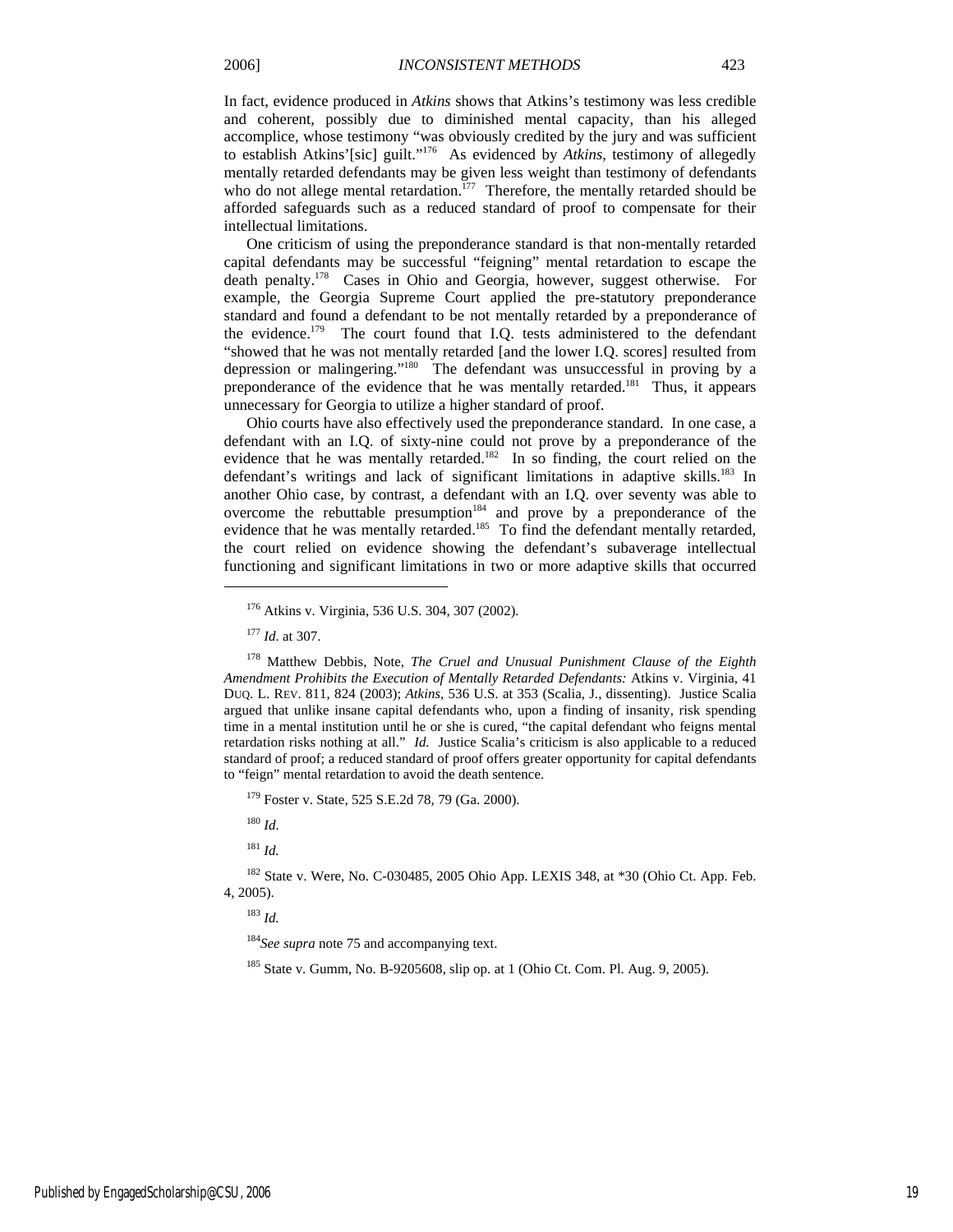before defendant reached age eighteen.<sup>186</sup> Thus, Ohio does not appear to allow nonmentally retarded defendants who allege mental retardation to escape the death penalty.

Ohio and Georgia cases demonstrate that requiring defendants to prove mental retardation by a preponderance of the evidence is more appropriate. In these states, courts work carefully to ensure that a defendant is mentally retarded before reducing the sentence.<sup>187</sup> Case law in Ohio and Georgia suggests that the preponderance of the evidence standard is sufficient to prevent a capital defendant from "feigning" mental retardation in order to escape the death penalty.<sup>188</sup> Even if an individual is incorrectly adjudged to be mentally retarded, arguably "[i]t is better to incorrectly find that a person is mentally retarded and impose a lesser penalty than to execute someone who is incorrectly found to be not retarded."<sup>189</sup>

Because of the different standards of proof, it is possible that the same defendant could be found mentally retarded in Ohio but not in Georgia.<sup>190</sup> In other words, a defendant may succeed in proving his or her mental retardation by a preponderance of the evidence, but he may be unable to prove his mental retardation beyond a reasonable doubt. The Georgia defendant, though adjudged mentally retarded in Ohio, may still be put to death. This works contrary to *Atkins*, which aims to prohibit the execution of *all* mentally retarded capital defendants, not just those defendants that all states agree are mentally retarded.<sup>191</sup>

#### VII. ALLOWING THE JURY TO DETERMINE MENTAL RETARDATION CREATES A RISK OF BIAS

Jurors may be biased toward a capital defendant, and an allegation of mental retardation potentially exacerbates this bias. Jurors, who are unfamiliar with the law and its application, may ignore the court's instructions and instead "impose distinctive rules and procedures that mix various aspects of weighing, matching, and moralizing."<sup>192</sup> Further, a capital jury may disregard statutory aggravating and mitigating sentencing guidelines and instead base guilt purely on what it subjectively thinks appropriate.<sup>193</sup> In fact, one study found that forty percent of "capital jurors"

<sup>186</sup> *Id.* at 6-9.

j

<sup>188</sup> *See supra* notes 178-81 and accompanying text.

189 Raines, *supra* note 25, at 199.

<sup>190</sup> *See* Orpen, *supra* note 21, at 95.

191 Atkins v. Virginia, 536 U.S. 304, 321 (2002).

192 William J. Bowers, *The Capital Jury Project: Rationale, Design, and Preview of Early Findings*, 70 IND. L.J. 1043, 1073 (1995).

<sup>193</sup> *Id.* at 1074. One study reported that a majority of jurors (thirty-five out of fifty-four) were influenced little or not at all by statutory aggravating and mitigating guidelines*. Id.* The most common aggravator in the study was "a presumption of death as the appropriate punishment as indicated by 'the view that death was to be the punishment for first degree

<sup>&</sup>lt;sup>187</sup> It is noteworthy that Were was unable to prove he was mentally retarded by a "preponderance of the evidence" even in the absence of the rebuttable presumption that he was not mentally retarded. *Were*, 2005 LEXIS 348, at \*30. Compare this with Gumm who was able to overcome the rebuttable presumption and prove by a "preponderance of the evidence" he was mentally retarded. *Gumm*, slip op. at 1.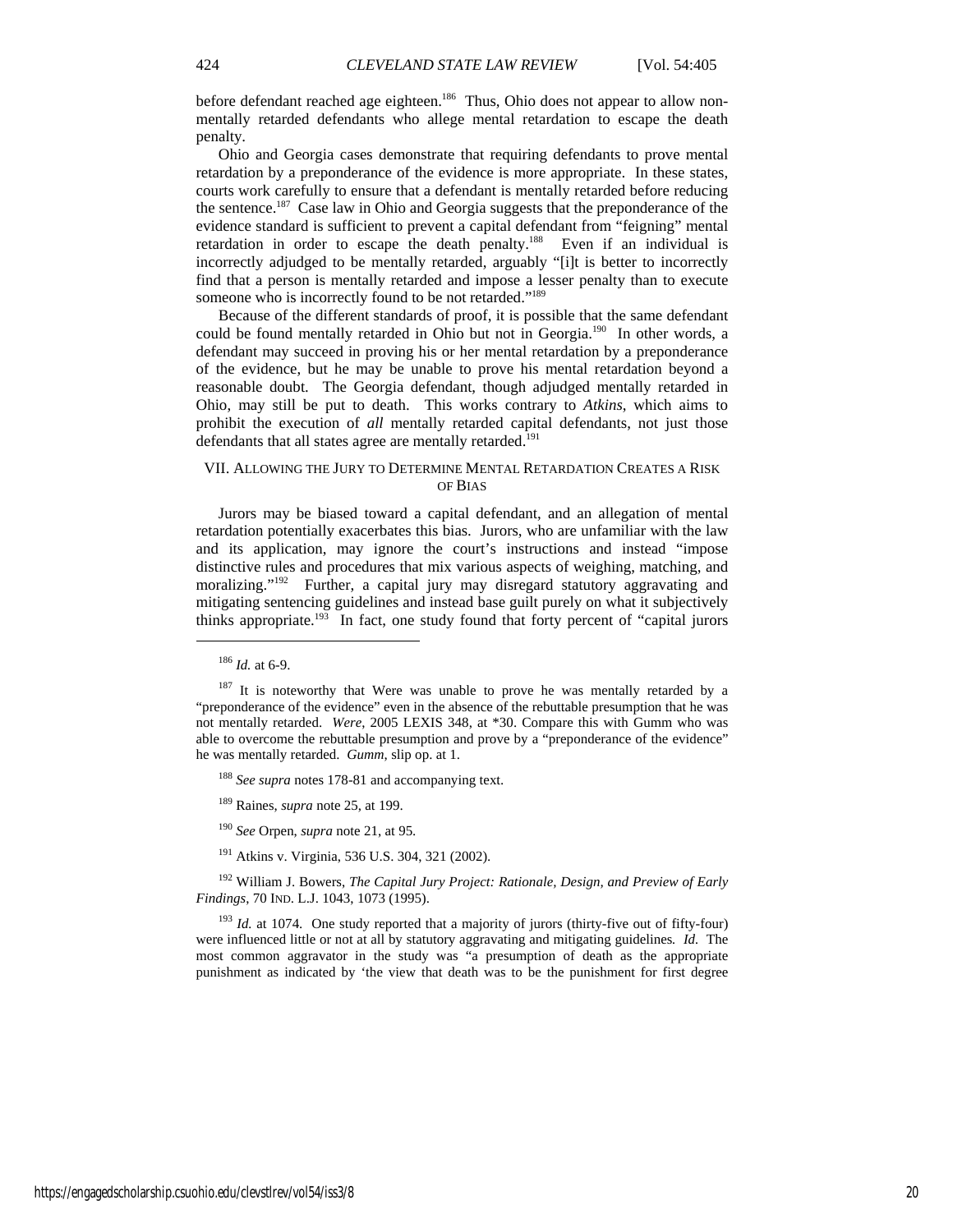l

believed that they were required to impose the death penalty if they found that the crime was heinous, vile, or depraved, and [thirty percent] thought that the death penalty was required if they found that the defendant would be dangerous in the future."194 Indeed, capital jurors are often concerned that the capital defendant will cause harm to others in the future.<sup>195</sup> Because jurors may already be predisposed to bias toward the capital defendant,<sup>196</sup> it is necessary to examine how this bias may affect the capital defendant alleging mental retardation.

A question *Atkins* left unanswered is whether the defendant alleging mental retardation has a right to have a judge or a jury decide the issue.<sup>197</sup> Ohio's and Georgia's *Atkins* procedures offer different answers to this question. Ohio requires the judge to determine whether the defendant is mentally retarded for *Atkins*  purposes.<sup>198</sup> By contrast, Georgia requires the jury to determine whether the defendant is mentally retarded.<sup>199</sup> Although the judge may harbor some bias toward the alleged mentally retarded defendant, the jury presents a greater risk of biasing the defendant. A judge is trained<sup>200</sup> to be impartial, and takes an oath to that effect.<sup>201</sup> Likewise, the jury is required to give an oath pledging impartiality<sup>202</sup> and may be subject to removal for cause.<sup>203</sup> Jurors, however, unlike judges, do not regularly<sup>204</sup>

<sup>194</sup> *Id.* at 1091. This study was based on three to four hour interviews with eighty to one hundred twenty capital jurors from several states. *Id.* at 1043.

195 Stephen P. Garvey, *Aggravation and Mitigation in Capital Cases: What do Jurors Think?*, 98 COLUM. L. REV. 1538, 1539 (1998).

 $196$  The author takes no general stance on jury bias at capital trials. The purpose of this information is to suggest that juries *may* be biased toward capital defendants, and this potential for bias increases dramatically with a mental retardation claim.

197 Orpen, *supra* note 21, at 95.

198 State v. Lott, 779 N.E.2d 1011, 1015 (Ohio 2002).

 $199$  GA. CODE ANN. § 17-7-131(c)(3).

200 Pursuant to its ethical rules, Ohio has set up a judicial college to "[p]rovide a comprehensive program of continuing education for the judges . . . of [Ohio]." SUP. CT. RULES FOR THE GOV'T OF THE JUDICIARY OF OHIO R. V § 1(B)(2), *available at*  http://www.sconet.state. oh.us/Rules/government/#rulev.

<sup>201</sup> *See* OHIO REV. CODE ANN. § 3.23 (2005) (setting forth oath of office for judges); *see also* OHIO REV. CODE ANN. § 107.05 (2005) ("A judge of a court of record . . . or judge of a county court, shall be ineligible to perform any duty pertaining to his office until he presents to the proper official a legal certificate of his election or appointment, and receives from the governor a commission to fill such office."). Thus, the judge must receive support from the governor of Ohio before he or she can perform his or her duties as judge. *See Id.*

 $202$  GA. CODE ANN. § 15-12-138 (2005) ("Each panel of the trial jury shall take the following oath: 'You shall well and truly try each case submitted to you during the present term and a true verdict give, according to the law as given you in charge and the opinion you entertain of the evidence produced to you, to the best of your skill and knowledge, without favor or affection to either party, provided you are not discharged from the consideration of the case submitted. So help you God.").

 $203$  GA. CODE ANN. § 15-12-164 (2005).

murder, or at least that death was presumed appropriate unless [the] defendant could persuade the jury otherwise.'" *Id.*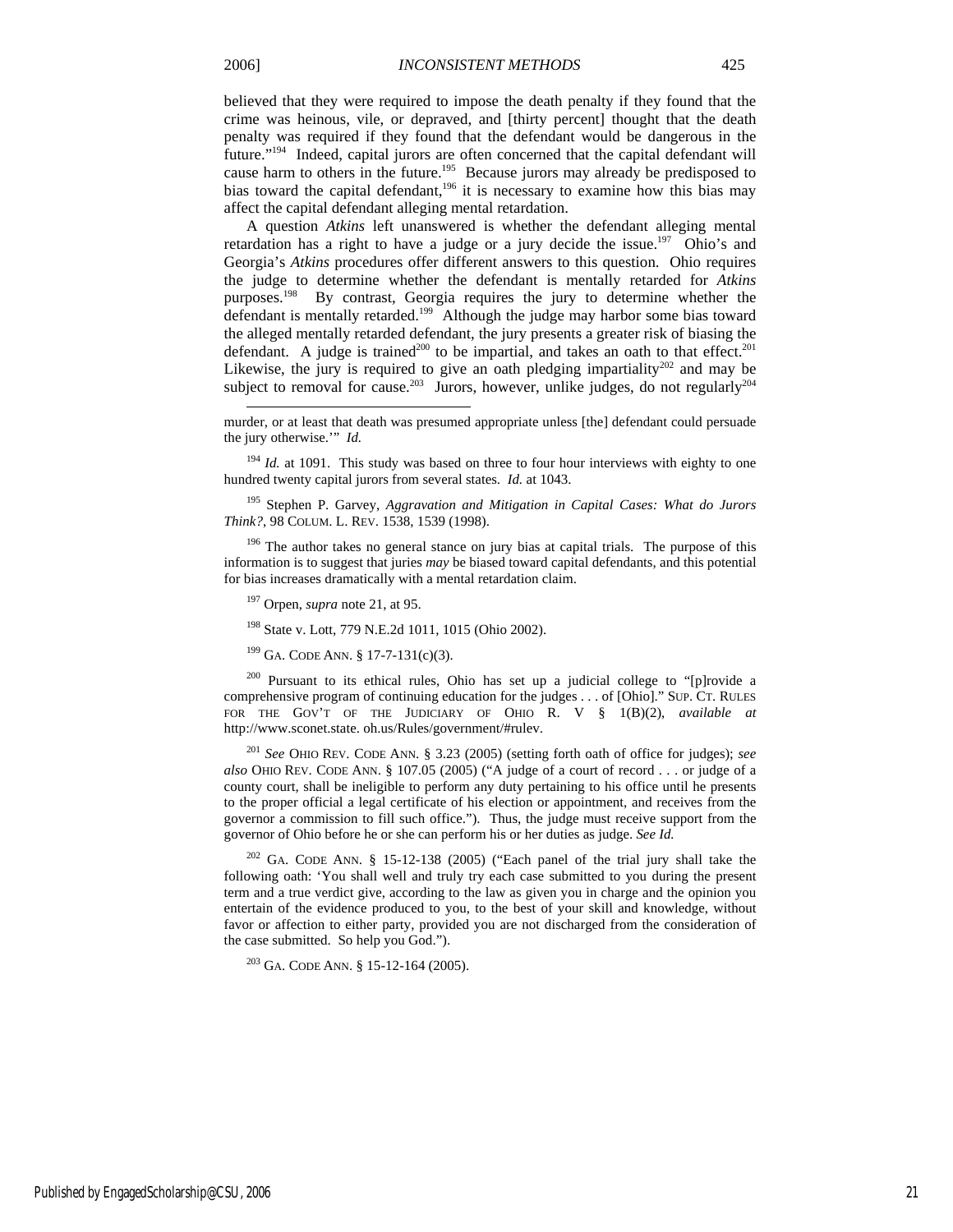weigh facts impartially and are usually not skilled in the law.<sup>205</sup> Because of the judge's training and experience with the law, it is less likely the judge will succumb to bias on a particularly sensitive issue such as mental retardation. Thus, Ohio's mandate that the judge determine mental retardation is most appropriate here because the jury has a greater risk of biasing the defendant and making an incorrect determination of the defendant's retardation.

Mentally retarded individuals behave in a variety of different ways. They do not have specific personality or behavioral features.<sup>206</sup> They may be passive, placid, dependant, or aggressive and impulsive.<sup>207</sup> In other words, their retardation may be difficult to recognize or distinguish. Mentally retarded individuals may alienate juries by smiling, sleeping, or staring in court, which may give the jury "a false impression of callousness or lack of remorse."208 It is therefore entirely possible that jurors may misunderstand the mentally retarded defendant and fail to appreciate the difference between guilt and culpability. Jurors

see a defendant who looks normal, is not manifestly "crazy," and they do not grasp for the profound yet subtle ways a person with retardation is limited in his capacity to understand the world around him and to act appropriately. They see a defendant who is not acting "remorseful" in the courtroom and they think it is because he is callous and heartless rather than understanding that a person with mental retardation may not fully comprehend what is happening. Finally, jurors can see mental retardation as an aggravating factor, i.e. they believe it portends that the defendant's future dangerousness, and they are worried that if given a prison sentence he will one day be released to society and commit another violent crime.<sup>209</sup>

The jury's preexisting bias toward a capital defendant may have a heightened impact on a capital defendant alleging mental retardation. This bias may be deepseeded, as evidenced by the fact that the mentally retarded in the past have been

<sup>207</sup> *Id.*

l

<sup>209</sup> *Id.*

<sup>204</sup> *See* GA. CODE ANN. § 15-12-3 (2005) ("No person shall be compellable to serve on the grand or trial jury of the superior court or on any jury in other courts for more than four weeks in any year."). Unlike the judge who sits for an elected term of years, the jury sits only for a few weeks.

<sup>205</sup> *See* Christopher Slobogin, *Is* Atkins *the Antithesis or Apotheosis of AntiDiscrimination Principles?: Sorting Out the Groupwide Effects of Exempting People with Mental Retardation from the Death Penalty*, 55 ALA. L. REV. 1011, 1107 (2004) (arguing that capital juries "often treat mental disorder not as a mitigating circumstance (as the law requires) but as an aggravating circumstance supporting imposition of the death penalty"); *see also* Bing, *supra*  note 26, at 89 ("Jurors may deem the defendant's retardation irrelevant if he is declared competent to stand trial."); Stephen P. Garvey, *The Emotional Economy of Capital Sentencing*, 75 N.Y.U. L. REV. 26, 39 (2000) (reporting that some jurors believe they could only consider a mitigating factor if it was included in the state's death penalty statute).

<sup>206</sup> DSM-IV-TR, *supra* note 32, at 44.

<sup>208</sup> Human Rights Watch, *supra* note 1.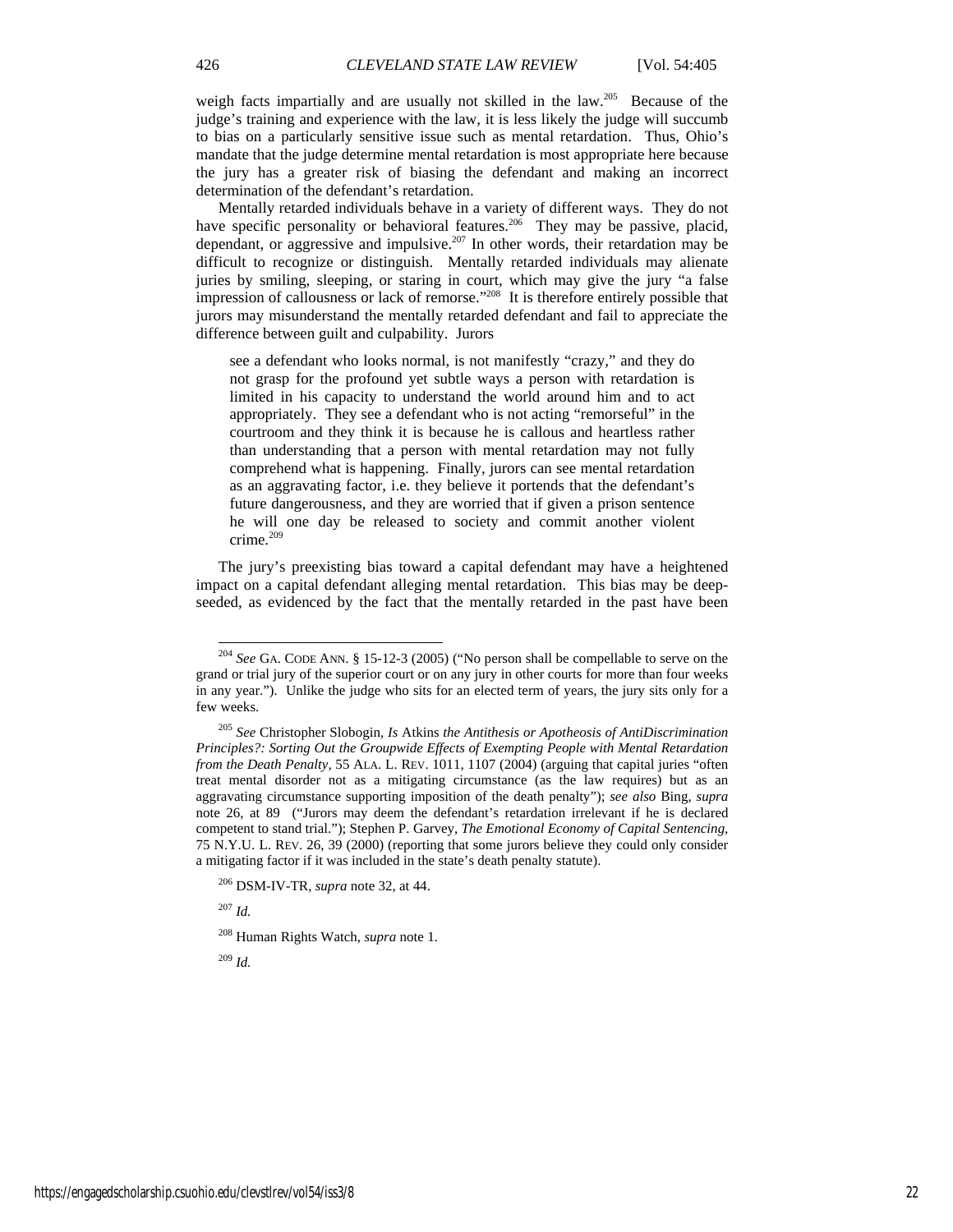referred to as "idiots" and were often sterilized and segregated from society.<sup>210</sup> The mentally retarded were in the past believed to be more criminally dangerous than non-retarded persons.<sup>211</sup> Although mental health professionals have rejected these stereotypes, $2^{12}$  they may linger in jurors' minds and can play a role in sentencing and determining guilt. There is an assumption that mental disorders create an increased risk that the person will harm himself, herself or others.<sup>213</sup> In fact, in a recent survey, participants "reported less competence and increased expectations of violence if they labeled the ... person as having a mental illness."<sup>214</sup> Also, the mentally retarded face hostility, condescension, and stereotyping both at school and at work.<sup>215</sup> These stereotypes also make themselves public on television, as "what passes for humor on television programs such as 'Saturday Night Live' often consists of the presentation of demeaning stereotypes of children and adults with mental retardation . . . ."216

Jurors typically show little mercy in making a sentencing recommendation if the capital defendant shows no remorse.<sup>217</sup> As discussed above, the mentally retarded often do not understand the proceedings transpiring around them,<sup>218</sup> they have poor attention span and focus, $219$  and they often attempt to prevent discovery of their handicap.<sup>220</sup> Such behavior may appear to a jury as lack of remorse, when instead it is a side effect of the defendant's mental handicap. Thus, the juror, who may be unfamiliar with the behaviors characteristic of mental retardation may fail to recognize retardation and accordingly fail to find the defendant "guilty but mentally retarded," leaving open the possibility of a death sentence.<sup>221</sup> One scholar has stated

<sup>211</sup> *Id.* at 419.

1

<sup>212</sup> *Id.* at 420.

213 Bernice A. Pescosolido et al., *The Public's View of the Competence, Dangerousness, and the Need for Legal Coercion of Persons with Mental Health Problems*, 89 AM. J. PUB. HEALTH 1339, 1339 (1999).

215 Mark C. Weber, *The Americans with Disability Act and Employment: A Non-Retrospecive*, 52 ALA. L. REV. 375, 398 (2000).

<sup>216</sup> *Id.* at 398-99.

217 Garvey, *supra* note 195, at 1539.

218 Human Rights Watch, *supra* note 1.

219 Ellis & Luckasson, *supra* note 152, at 429.

<sup>220</sup> *Id.* at 429-30.

<sup>210</sup> Ellis & Luckasson, *supra* note 152, at 416, 419 ("The measures alarmists thought necessary to prevent the corrosion of society by the presumed criminality of retarded people included the sterilization of all 'feeble-minded' people and their permanent segregation from society.").

<sup>&</sup>lt;sup>214</sup> *Id.* at 1343. Although mental illness differs from mental retardation, it is important to note that the public, including jurors, are often unaware of the differences between mental illness and mental retardation. *See* Bing, *supra* note 26, at 87 ("Jurors are unlikely to have a full grasp of mental retardation, including the difference between this condition and mental illness.").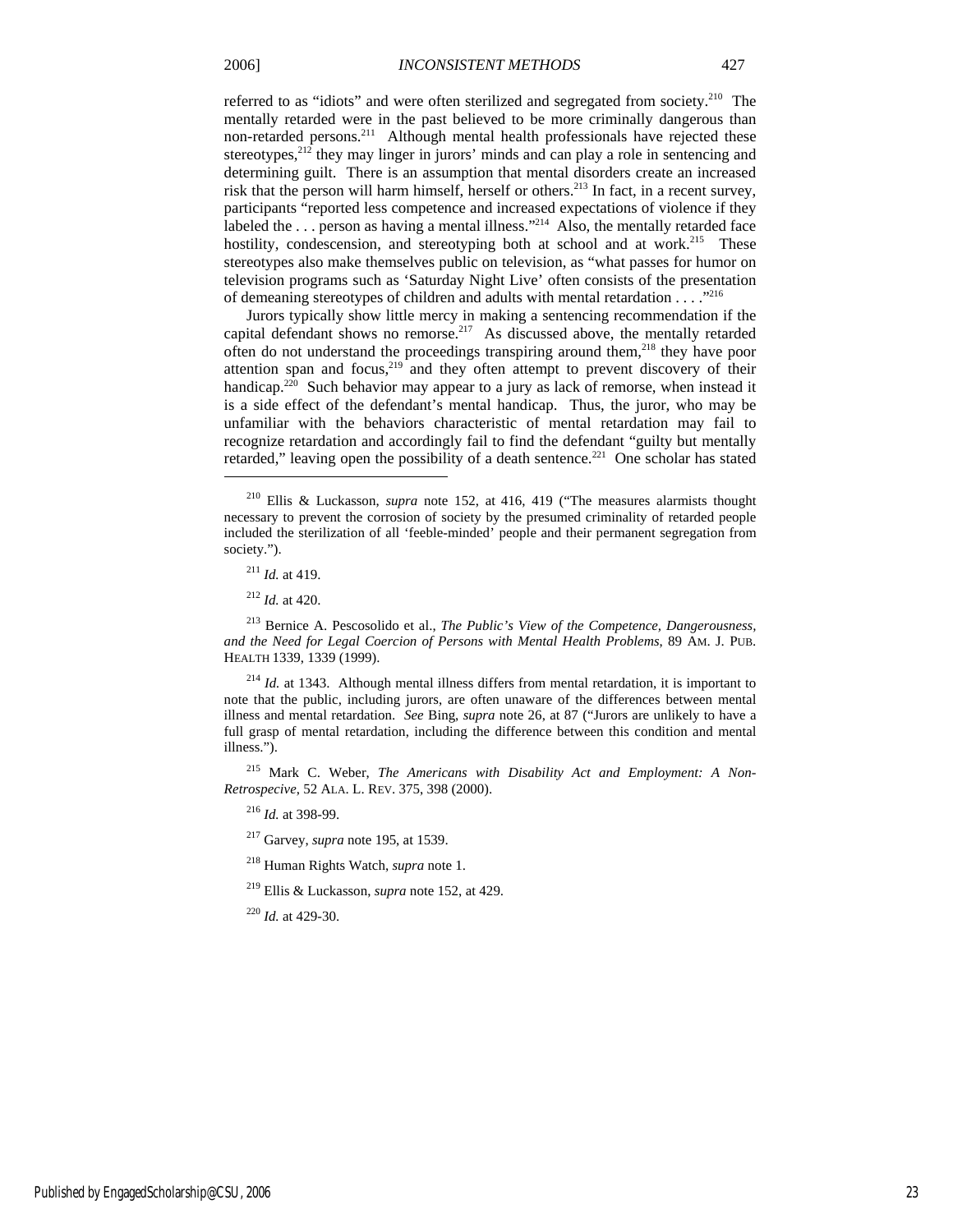that, "[s]imply put, there is a grave risk that juries do not understand the issues [of mental retardation] well enough to make the life and death decision required of them. Mental retardation remains, to most people, a mysterious affliction."<sup>222</sup>

Some jurors also believe mental retardation makes the capital defendant more dangerous.223 For example, one juror explained, "[i]t appears to us that there is all the more reason to execute a killer if he is also. . . retarded. Killers often kill again; [a] retarded killer is more to be feared than a . . . normal killer. There is also far less possibility of his ever becoming a useful citizen."224 Although Georgia jurors are required to determine mental retardation at the penalty phase of trial, if the jurors reject the "guilty but mentally retarded" verdict, $225$  mental retardation becomes nothing more than a mitigating circumstance that the jury can give little weight.<sup>226</sup> Juries at the sentencing phase may treat mental retardation as an aggravating circumstance rather than a mitigating factor.<sup>227</sup> The jury thus could, because of want of proof or even bias, refuse to find the defendant "guilty but mentally retarded," choose to give little weight to the defendant's retardation as a mitigating factor, and sentence him or her to death.

Though evidence suggests that some jurors may be biased, not all are. Many jurors may weigh aggravating and mitigating evidence pursuant to statutory

224 Jamie M. Billotte, Note, *Is it Justified? - The Death Penalty and Mental Retardation*, 8 NOTRE DAME J.L. ETHICS & PUB. POL'Y 333, 344 (1994) (quoting *Upholding Law and Order*, HARTSVILLE MESSENGER, June 24, 1987, at 5B). Although this was stated pre-*Atkins*, a juror today with similar feelings could choose to ignore the "guilty but mentally retarded" verdict and vote for death out of feelings that the mentally retarded defendant, because of his or her retardation, may act out violently in the future.

225 Bing, *supra* note 26, at 89 ("Jurors may deem the defendant's retardation irrelevant if he is declared competent to stand trial.").

226 Burgess v. State, 450 S.E.2d 680, 695 (Ga. 1994).

227 Bing, *supra* note 26, at 86; *see also*, Slobogin, *supra* note 205, at 1107 ("Capital sentencing juries...often treat mental disorder not as a mitigating circumstance (as the law requires) but as an aggravating circumstance supporting the imposition of the death penalty.").

l

<sup>221</sup> Although a defendant raising an *Atkins* claim will be telegraphing to the jury that he may be mentally retarded, the jury, uneducated in the medical field, may disregard, or fail to understand the retardation claim and attribute the defendant's behavior to his criminality.

<sup>222</sup> Dick-Hurwitz, *supra* note 30, at 723-24.

<sup>223</sup> *See* Slobogin, *supra* note 205, at 1107 ("Research clearly shows that, despite the fact that offenders with serious disorders are no more likely to reoffend [sic] than the general offender population, the public tends to equate mental disorder with dangerousness."); Pescosolido et al., *supra* note 213, at 1341, cites a study in which "[a]lmost 17% of the sample indicated that even the 'troubled person' was either very or somewhat likely to do something violent toward others. That percentage rose to 33.3% for the depression vignette and to more than 60% for the schizophrenia vignette." *Id.* Although mental illness and mental retardation are different disorders, the public, including jurors, are often unable to ascertain the difference. *See* Bing, *supra* note 26, at 87 ("Jurors are unlikely to have a full grasp of mental retardation, including the difference between this condition and mental illness."); *see also* Christopher Slobogin, *Mental Illness and the Death Penalty*, 24 MENT. HEALTH & PHYS. DIS. L. REP. 667, 667 n.16 (2000) (noting "the boundaries between [mental retardation and mental illness] are ill-defined and considerable overlap can exist").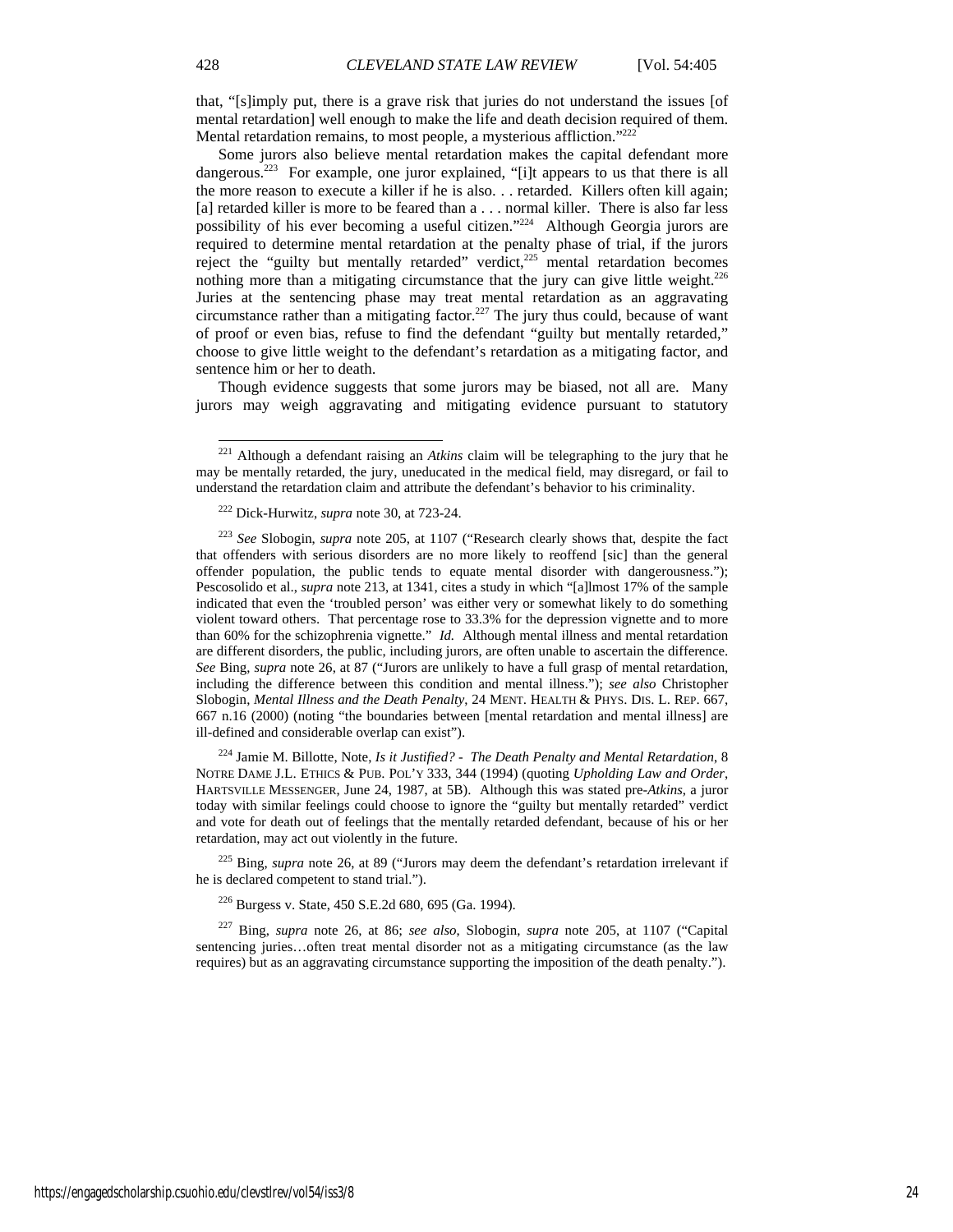guidelines.<sup>228</sup> Further, many jurors who believe a defendant to be mentally retarded have reported feeling sympathy or pity for the defendant.<sup>229</sup> The more a juror reported feeling sympathy or pity for the defendant, the more likely the juror was to cast his or her vote at the start of deliberations for a life sentence.<sup>230</sup> Most jurors relying on feelings of sympathy or pity to make their first vote usually stick with that vote.231 Thus, some jurors may obey statutory edict and, although they did not find the defendant "guilty but mentally retarded," allow the defendant's mental retardation as a mitigating factor to weigh in favor of a life sentence.<sup>232</sup>

There are also protections available in the *voir dire* process for Georgia capital defendants alleging mental retardation. Georgia permits the individual examination of jurors in capital cases.<sup>233</sup> This examination may include questioning jurors on preexisting opinions of guilt or innocence toward the defendant and on prejudice or bias toward the defendant.<sup>234</sup> Jurors who may be biased towards the defendant may be excused for cause.235 The trial court has authority to control the scope of *voir dire*, and can thus control the questioning to ensure prospective jurors will not be biased towards the alleged mentally retarded capital defendant.<sup>236</sup> Although the court may exercise these safeguards by questioning jurors during *voir dire*, it is difficult to remove a juror for cause. Indeed,

a venireman cannot be excluded for cause unless he makes it unmistakably clear that (1) his attitude toward the death penalty would prevent him from making an impartial decision as to the defendant's *guilt*, or that (2) he would automatically vote against the imposition of the death penalty in the case regardless of the evidence that might be developed at trial.<sup>237</sup>

<sup>230</sup> *Id.* at 62.

1

<sup>231</sup> *Id.* at 66.

<sup>232</sup> Although in Georgia the judge has discretion to determine the length of sentence during the sentencing phase, if the jury recommends a life sentence, the judge must abide by the jury's decision. *See* GA. CODE ANN. § 17-10-31 (2005) ("Unless the jury trying the case makes a finding of at least one statutory aggravating circumstance *and* recommends the death sentence in its verdict, the court *shall* not sentence the defendant to death.") (emphasis added).

233 GA. CODE ANN. § 15-12-133 (2005).

<sup>234</sup> GA. CODE ANN. § 15-12-164(a)(1)-(2) (2005).

235 § 15-12-164(d); *see also* Fults v. State, 548 S.E.2d 315, 320 (Ga. 2001) ("A prospective juror who holds some opinion about the guilt of a criminal defendant need be excused only when it is shown that the opinion is so fixed and definite that the juror will be unable to set the opinion aside and decide the case based upon the evidence and the charge of the trial court.").

<sup>236</sup> *See* Lawler v. State, 576 S.E.2d 841, 848 (Ga. 2003) ("The scope of *voir dire* is largely left to the trial court's discretion, and it is not error for the trial court to exclude *voir dire* questions that do not deal directly with the juror's responsibilities in the case.").

<sup>237</sup> Redd v. State, 252 S.E.2d 383, 385 (Ga. 1979).

<sup>228</sup> Bowers, *supra* note 192, at 1073.

<sup>229</sup> Garvey, *supra* note 205, at 57.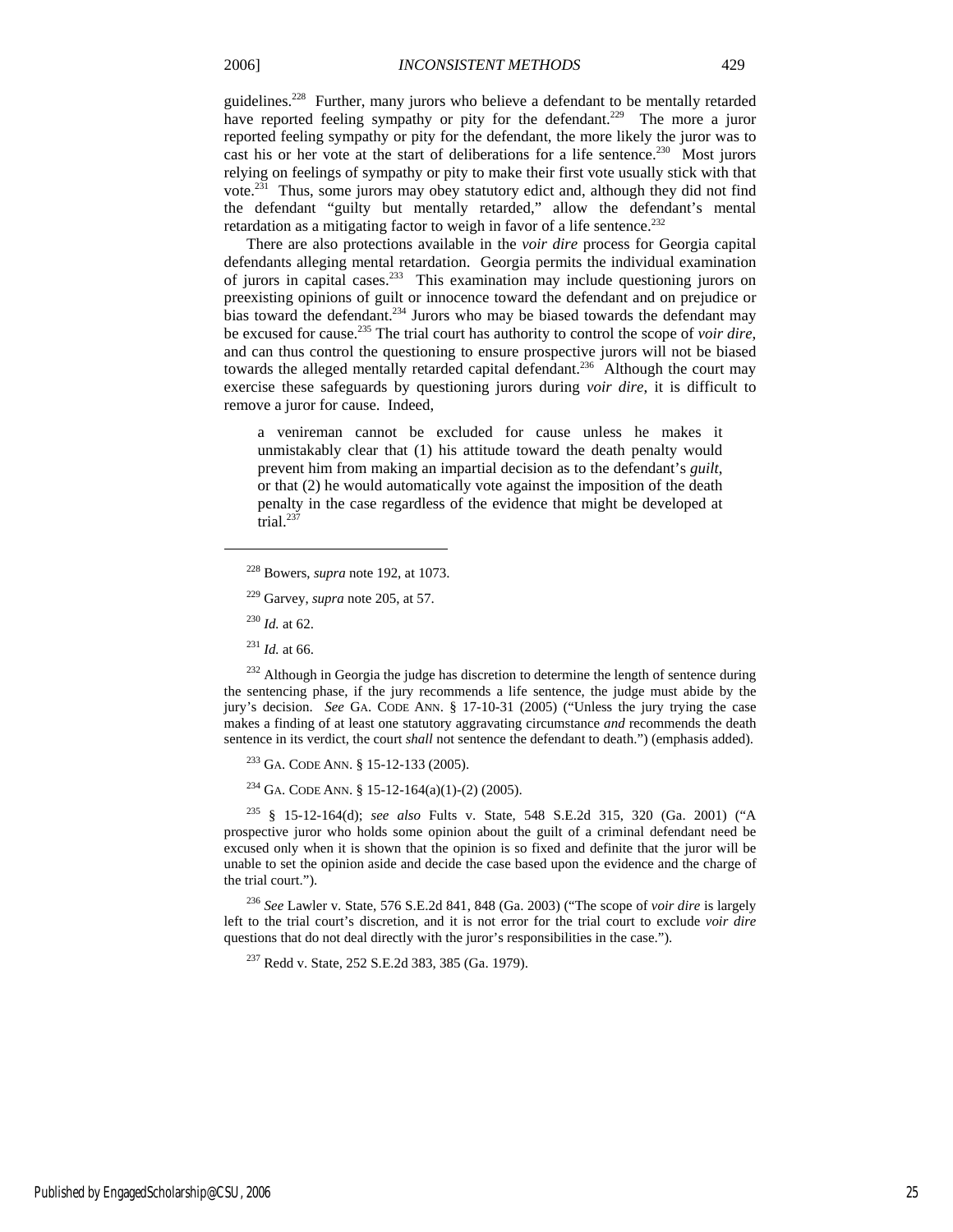Given the certainty necessary to remove a juror for cause, it appears possible for a juror to harbor feelings of bias toward the mentally retarded that may not warrant his or her exclusion from the jury. Thus, despite the safeguards available in the selection of a capital jury to protect against bias, it appears possible for some lingering bias to slip through and affect the juror's decision. Accordingly, the judge, who has training and experience to weigh and apply the law impartially, $^{238}$  should make the determination on mental retardation.

Notwithstanding the fact that some jurors may correctly weigh the defendant's mental retardation, because some jurors will react to stereotypes about mental retardation and allow these stereotypes to bias their judgment, the judge, and not the jury, should make the mental retardation determination. The risk that some jurors may be biased enough by their ignorance of mental retardation is sufficient to remove the retardation determination to the judge. For all of the foregoing reasons, Ohio's requirement that the judge make the mental retardation determination is more appropriate and results in a more consistent application of *Atkins*.

#### VIII. THE DIFFERENCES IN PROCEDURES LEAD TO AN ARBITRARY APPLICATION OF *ATKINS*

The death penalty may not be applied under sentencing procedures that "create[] a substantial risk that it would be inflicted in an arbitrary and capricious manner."239 Because of Ohio's and Georgia's different procedures for determining mental retardation, there is a great risk that *Atkins* protections will be arbitrarily applied*.* 240 The procedural differences in Ohio and Georgia "increase the unpredictability with which *Atkins* is applied."<sup>241</sup> For example, as discussed above, a defendant may be successful in proving his or her mental retardation by a preponderance of the evidence, but he or she may be unable to prove his or her retardation beyond a reasonable doubt.<sup>242</sup> Also, a Georgia juror may possess bias toward the alleged retarded defendant, and that bias may prevent a finding of retardation.<sup>243</sup> In other words, a defendant in Ohio may be found mentally retarded but the same defendant in Georgia may not. This is the essence of an arbitrary application of *Atkins*; "the availability of [*Atkins*] protections become a function of local law."244

j

 $238$  By statute, "[t]he oath of office of each judge of a court of record shall be to support the constitution of the United States and the constitution of this state, to administer justice without respect to persons, and faithfully and impartially to discharge and perform all the duties incumbent on him as such judge, according to the best of his ability and understanding." OHIO REV. CODE ANN. § 3.23 (2005).

<sup>239</sup> Gregg v. Georgia, 428 U.S. 153, 188 (1976).

<sup>240</sup> *See* Orpen, *supra* note 21, at 88 (arguing that the failure of the Supreme Court to set a uniform state standard for determining insanity and mental retardation leads to an arbitrary application of capital sentences, which "arguably violates *Furman*").

<sup>241</sup> *Id.* at 91.

<sup>242</sup> *See supra* notes 191-92 and accompanying text.

<sup>243</sup> *See supra* Part VII.

<sup>244</sup> Orpen, *supra* note 21, at 88.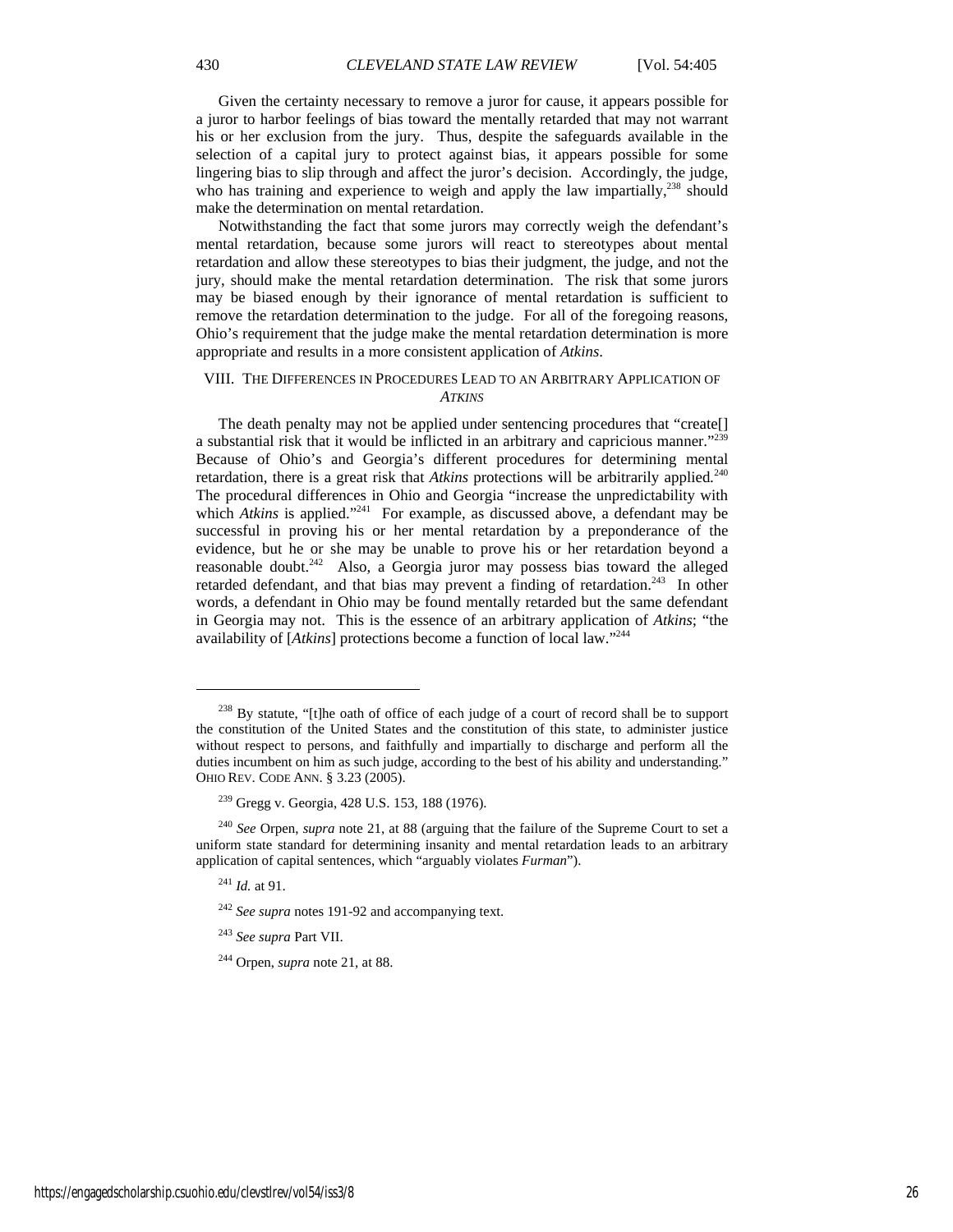A uniform national procedure and definition of mental retardation is necessary to ensure that *Atkins* is not applied arbitrarily.<sup>245</sup> The Ohio procedure, as has been shown to best offer *Atkins* protections, should serve as a national legal procedure for determining mental retardation for *Atkins* purposes. Because both the Ohio and Georgia definitions are substantively similar to the definitions offered by medical authorities, either could be used as the legal definition of mental retardation. Using one of these definitions will ensure states determine mental retardation consistently.

#### IX. RECOMMENDED PROTECTIONS FOR THE MENTALLY RETARDED

The mentally retarded are at an acute risk of wrongful sentencing, particularly because of bias and misunderstanding of their disorder. Because the mentally retarded often attempt to hide their disability, $246$  attorneys may be genuinely unaware of a defendant's mental retardation and may fail to raise the issue or to request much needed experts to prove the defendant's claim.<sup>247</sup> Also, the mentally retarded are susceptible to police coercion during interrogation.<sup>248</sup> It is thus necessary that some training procedures be implemented to protect the rights of the mentally retarded.<sup>249</sup>

Ohio and Georgia do not offer much training to police, judges, or attorneys. In Ohio, the "Peace Officer Training Academy" (POTA) offers a variety of training classes for peace officers, including a class on "Dealing with the Mentally Ill in a Crisis."250 This, however, appears to be the extent of Ohio training programs available to police officers; there is no mandatory training required for police officers to identify mentally retarded criminal offenders. The Ohio Public Defender's Office makes available on its website sample motions for attorneys representing mentally retarded defendants who may be sentenced to death.251 The office does not make available any training classes or programs for representing the mentally retarded.<sup>252</sup> Likewise, Georgia, at its Public Defender's Office website, offers some assistance to attorneys representing mentally impaired individuals and to family and friends of the mentally impaired.<sup>253</sup>

j

247 Human Rights Watch, *supra* note 1.

248 Ellis & Luckasson, *supra* note 152, at 428.

<sup>249</sup> *See* Human Rights Watch, *supra* note 1 (recommending training programs for police, prosecutors, defense attorneys, and judges).

250 Ohio Attorney Gen., POTA Online Course Catalog, http://www.ag.state.oh.us/ le/training/catalog/CourseCatalog.asp (last visited Apr. 27, 2006). Topics at this class include an introduction to mental and psychiatric illnesses and mental retardation. *Id.*

<sup>251</sup> *See* Office of the Ohio Public Defender, Mental Retardation Motions, http://opd.ohio. gov/Mental/Mental\_Claims\_mainpage.htm (last visited Feb. 11, 2006).

<sup>252</sup> *See Id.*

<sup>253</sup> *See* Debra J. Blum, GEORGIA PUBLIC DEFENDER STANDARDS COUNSEL, WHEN SOMEONE WITH MENTAL ILLNESS IS ARRESTED IN GEORGIA (2003), http://www.gpdsc.com/omha-

<sup>245</sup> *Id.* at 91.

<sup>246</sup> *See* John Blume & David Bruck, *Sentencing the Mentally Retarded to Death: An Eighth Amendment Analysis*, 41 ARK. L. REV. 725, 734 (1988) (stating that because mentally retarded persons are often able to mask their intellectual limitations, they are "often thought to be 'stupid,' 'a little slow,' 'dumb,' or 'uncooperative' rather than mentally retarded").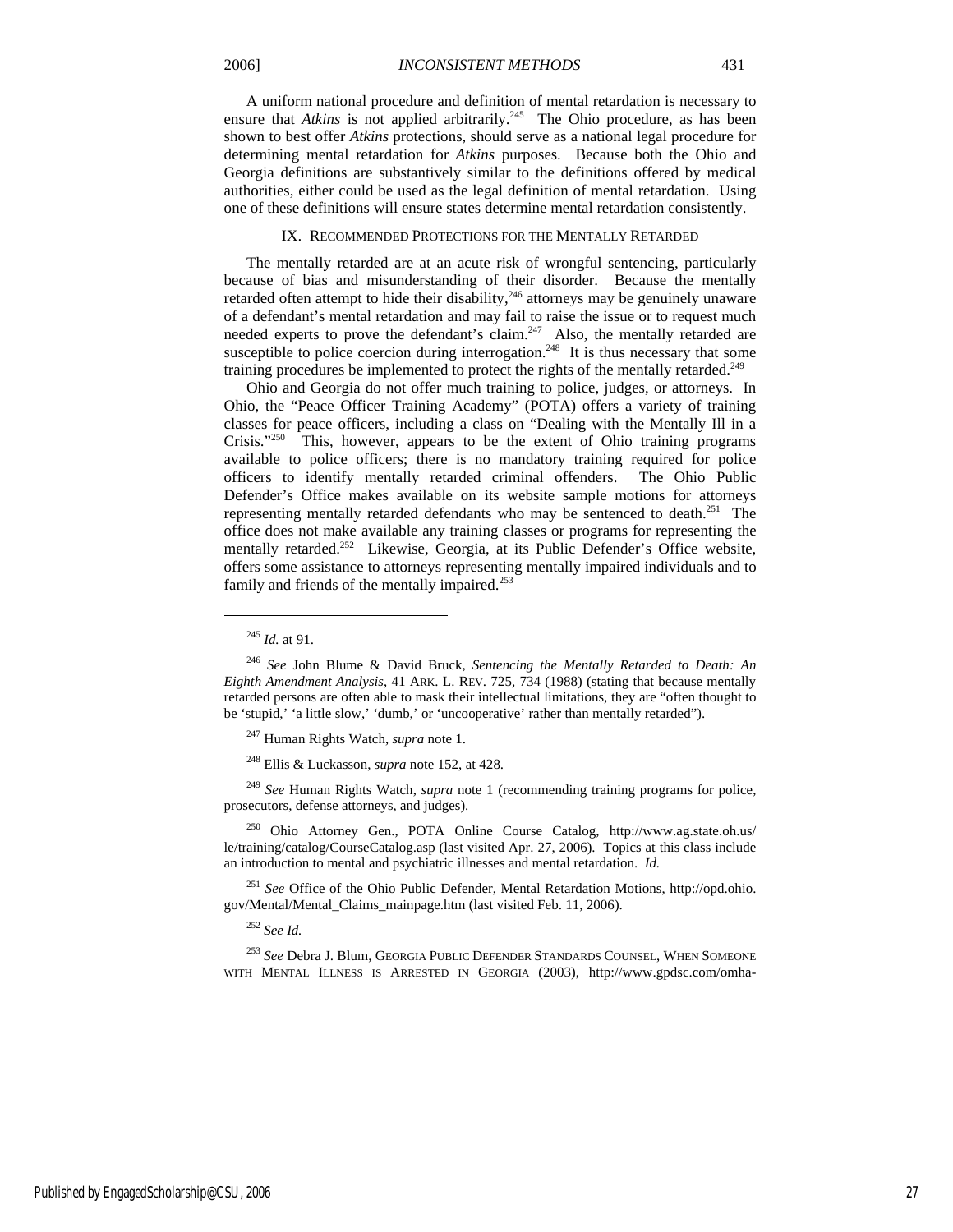To protect the rights of mentally retarded defendants, Georgia and Ohio should offer mandatory training programs to death penalty attorneys and police officers. The mandatory training for death penalty attorneys would better enable them to communicate with their mentally retarded clients and assist in their defense.<sup>254</sup> Further, this training would enable attorneys to recognize mental retardation early on and challenge waivers of procedural rights that their client may have never understood.<sup>255</sup> The mandatory training for police officers would better equip them to identify mental retardation and enable them to utilize this training when questioning mentally retarded defendants.<sup>256</sup> This training will help protect the rights of mentally retarded individuals and ensure that their retardation is recognized early in the criminal process such that they are afforded all the protections granted by *Atkins*.

#### X. CONCLUSION

Ohio's procedure for determining mental retardation is superior to Georgia's and should serve as the basis for a national mental retardation legal procedure. Ohio and Georgia offer substantially similar definitions of mental retardation and either could be used as a national legal definition of mental retardation. Ohio and Georgia have vastly different procedures for determining mental retardation. Ohio's procedure affords the best opportunity for the defendant to receive the protections of *Atkins*. To prevent an arbitrary application of *Atkins*, it is important that Ohio's procedure, and Ohio's or Georgia's definition, be adopted to serve as national legal standard for use in determining mental retardation.

Ohio's use of the "preponderance of the evidence" standard to prove mental retardation is a more appropriate standard of proof because it better meets the overall goal of *Atkins*. There are great differences between requiring a defendant to show he or she is mentally retarded by a preponderance of the evidence than requiring a defendant to show he or she is mentally retarded beyond a reasonable doubt. A mentally retarded defendant's low intellectual functioning suggests that requiring him or her to prove mental retardation by a preponderance of the evidence is best suited to his or her unique needs.<sup>257</sup> As shown above, it is clear that requiring l

254 Bing, *supra* note 26, at 84-86.

255 Bing, *supra* note 26, at 82; *see also* State v. McCollum, 433 S.E.2d 144, 160 (N.C. 1993) (holding that a finding of mental retardation in North Carolina is no bar to a knowing and intelligent waiver of Miranda rights where the defendant appeared to understand instructions and signed a waiver form, even though the defendant had an I.Q. score between 61 and 69 and a mental age of 8 to 10 years); Livingston v. State, 444 S.E.2d 748, 754 (Ga. 1994) (finding valid a mentally retarded defendant's confession because there was no police coercion).

256 Bing, *supra* note 26, at 72 (noting that mentally retarded persons have "an increased susceptibility to the influence of authority figures"); *see also* Ellis & Luckasson, *supra* note 152, at 428-29 ("Because few mentally retarded people are able to determine what information might have legal significance for their case, spontaneous memory and cursory questioning cannot reliably ascertain all the facts.").

<sup>257</sup> *See* Bing, *supra* note 26, at 134-35; *see also* Ellis & Luckasson, *supra* note 152, at 428; Entzeroth, *supra* note 120, at 917.

resources-handbook.pdf. Georgia Public Defender Standards Council, Mental Health Advocate: Seminar Calendar, http://www.gpdsc.com/omha-resources-seminars.htm (last visited Feb. 11, 2006) (listing OMHA Mental Health Seminar on May 19, 2005).